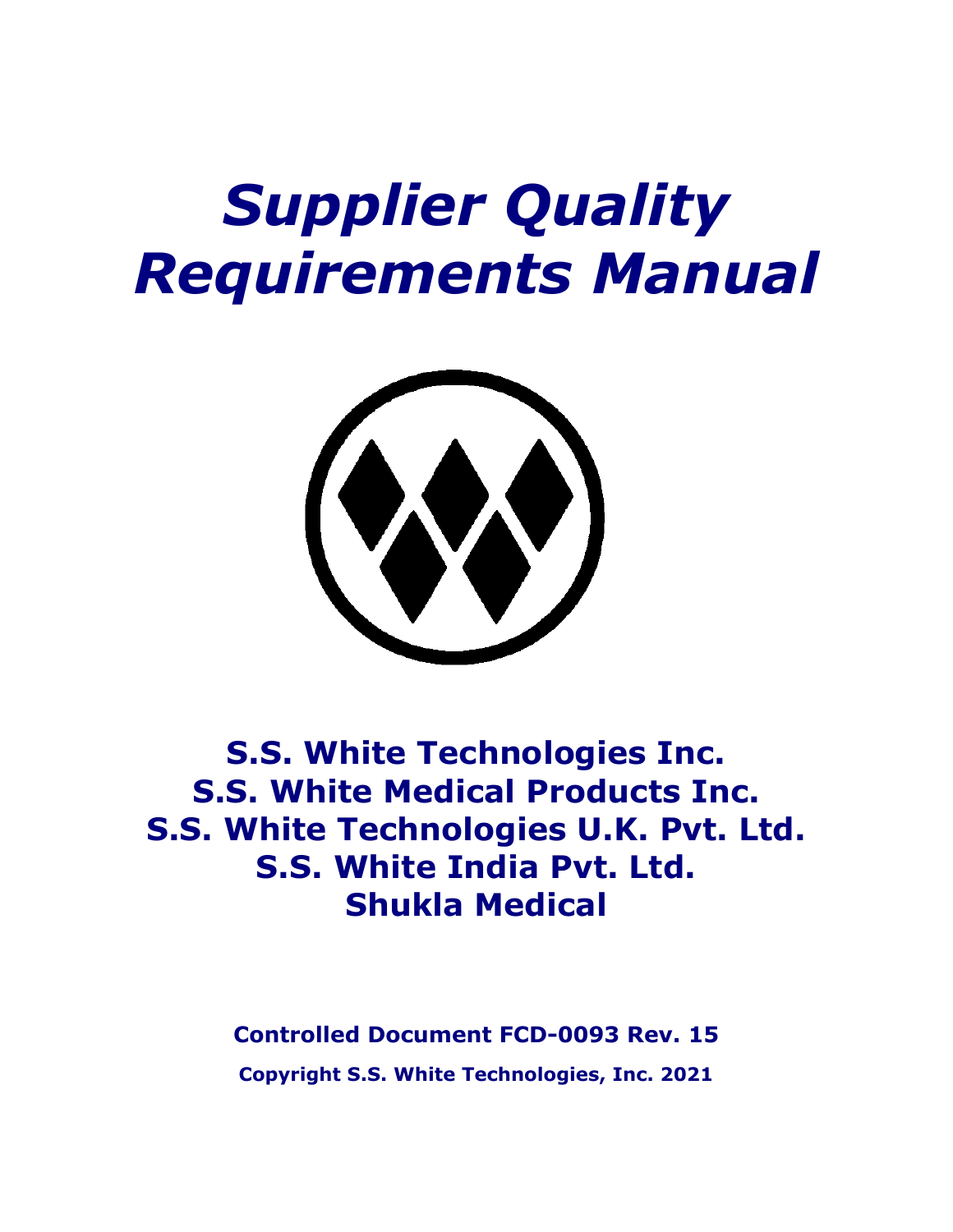# **Table of Contents**

| <b>Contents</b>                                                             |
|-----------------------------------------------------------------------------|
|                                                                             |
|                                                                             |
|                                                                             |
|                                                                             |
|                                                                             |
|                                                                             |
|                                                                             |
|                                                                             |
|                                                                             |
|                                                                             |
|                                                                             |
|                                                                             |
|                                                                             |
|                                                                             |
|                                                                             |
|                                                                             |
|                                                                             |
|                                                                             |
|                                                                             |
|                                                                             |
|                                                                             |
|                                                                             |
|                                                                             |
|                                                                             |
|                                                                             |
|                                                                             |
| 8.2 Non-Conforming Material Notification, Containment and Corrective Action |
|                                                                             |
|                                                                             |
|                                                                             |
|                                                                             |
|                                                                             |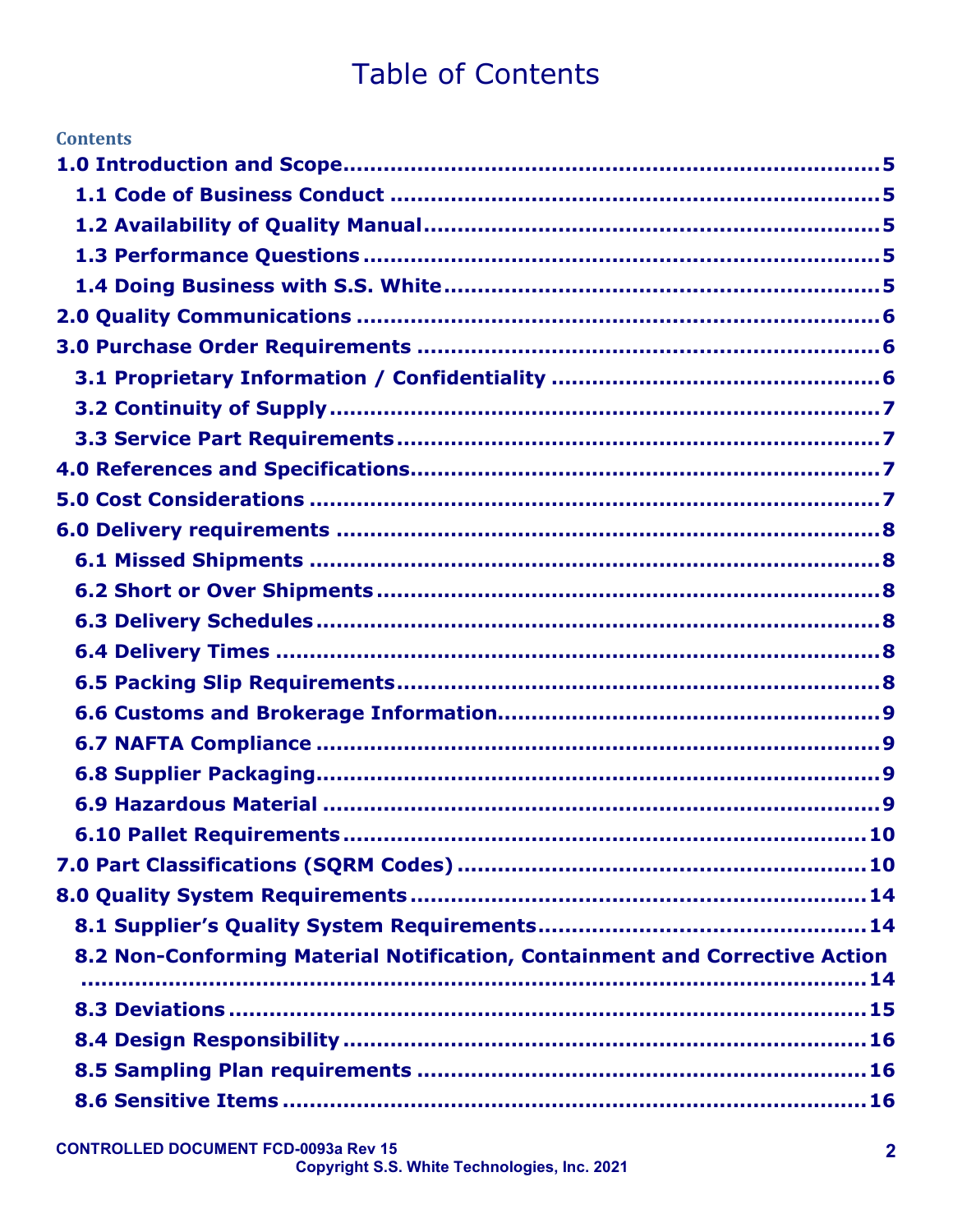| 17.1 Certificate of Conformance (C of C) Requirements  19 |  |
|-----------------------------------------------------------|--|
|                                                           |  |
|                                                           |  |
|                                                           |  |
|                                                           |  |
|                                                           |  |
|                                                           |  |
|                                                           |  |
|                                                           |  |
|                                                           |  |
|                                                           |  |
|                                                           |  |
|                                                           |  |
|                                                           |  |
|                                                           |  |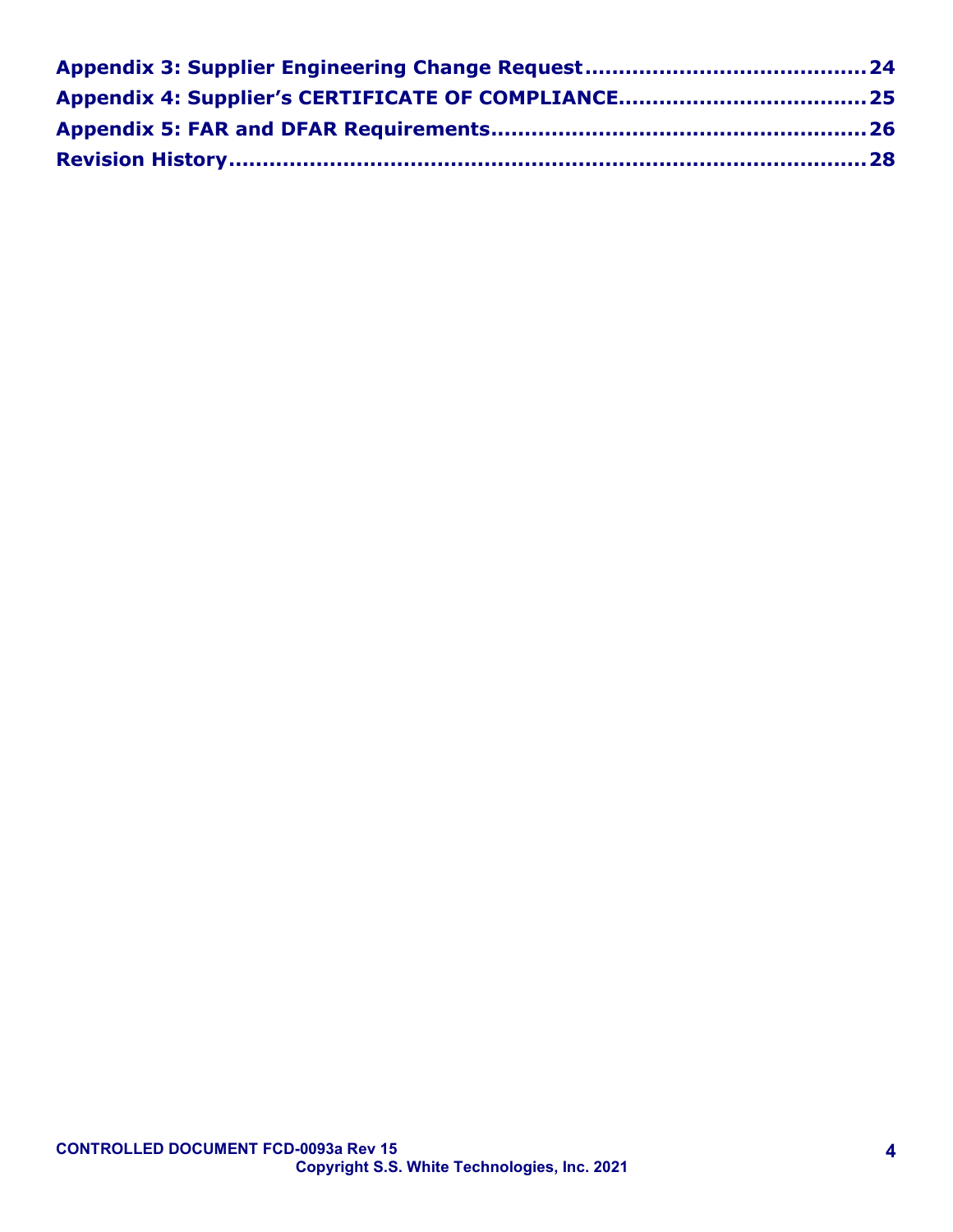#### <span id="page-4-0"></span>*1.0 INTRODUCTION AND SCOPE*

This Supplier Manual is to be used as a guideline for all S.S. White Suppliers. It describes the Business Philosophy and systems that S.S. White expects suppliers to develop and implement. S.S. White is committed to working with suppliers to ensure customer satisfaction through conformance to Quality requirements, competitive costs, improved communication, reduction of variation, elimination of non-value added work and meeting delivery expectations. We intend to establish and maintain long-term relationships with suppliers who are committed to continuous improvement in quality, delivery, cost and service. This commitment is an expectation of all suppliers. Those suppliers who embrace this philosophy will have the opportunity to enter into long-term relationships with S.S. White. As we explore new markets, we need support from our entire supply base and commitment in meeting or exceeding our customer's needs. We look forward to continuing our proactive relationship with suppliers that is mutually beneficial and long term. We believe that evidence of this commitment to a continuous improvement philosophy includes ISO9000, ISO14000, AS9100, ISO13485 and IATF16949 certification, proactive supply-chain management, frequent deliveries (if required), productivity improvements and frequent cost-saving proposals. In turn, S.S. White will deal honestly with our suppliers, strive to listen to our suppliers concerns, communicate our requirements and provide our suppliers with the appropriate tools to perform at world-class levels.

#### <span id="page-4-1"></span>*1.1 Code of Business Conduct*

S.S. White is committed to standards of conduct, which are based on fairness, reasonableness and integrity. These standards must be upheld in all of our relationships with both our suppliers and any others with whom we transact business, so that our practices will be consistent across the Company.

In order to provide our customers with the best product at the best price, we are committed to securing value in the goods and services that we purchase. Therefore, as a matter of both sound purchasing practice and business integrity, S.S. White makes all purchasing decisions solely on the basis of which suppliers offer us the best value in their goods and services. Our employees shall avoid accepting any favor, gift or entertainment which might lead a reasonable person to think that its receipt would influence a purchasing decision. Accordingly, it is our policy not to accept favors, gifts or entertainment from suppliers with the sole exceptions of appropriate and infrequent hospitality or business mementos of nominal monetary value. Any breach of this Code may result in the immediate discontinuation of our relationship with the supplier.

# <span id="page-4-2"></span>*1.2 Availability of Quality Manual*

The Supplier Quality Manual is available on-line at http://[www.ssw](http://www.ssw/)hite.net. A physical copy may be sent on request of the supplier. Purchase Orders will reference that S.S. White SQRM applies. Do not accept a Purchase Order from S.S. White unless you are fully prepared to meet the requirements of this manual. Updates of the Manual will be available on-line at [http://www.sswhite.net.](http://www.sswt.com/) It is the Supplier's responsibility to ensure that they are using the correct revision of the SQRM.

#### <span id="page-4-3"></span>*1.3 Performance Questions*

S.S. White suppliers will be receiving Supplier Quality Reports on a monthly basis. If ever you have a question about your report, your performance, any non-conformance or a requirement of this manual, don't hesitate to call our Purchasing or Quality Departments.

#### <span id="page-4-4"></span>*1.4 Doing Business with S.S. White*

#### **1.4.1 Self-Evaluation Questionnaires**

S.S. White annually requires Self-Evaluation Questionnaires to be completed by our suppliers. Failure to complete the questionnaire will result in your probationary status and possible deletion from our Approved Supplier List.

#### **1.4.2 Periodic On-Site Audits**

Further, S.S. White will conduct on-site audits of key suppliers to ensure that the requirements of this manual, as well as other industry standards are being met. Refusal to allow audits will eliminate your company from our Approved Supplier List. In most cases, third party approval will suffice. Typically, the New Product Team is responsible to lead the supplier selection process. Approval of the Quality Department is required and the key criterion for evaluation and selection include:

- Quality performance
- Delivery performance
- Commercial competitiveness
- Cost Reduction performance
- Technological contribution
- Engineering design and development support
- ISO/AS/QS 9000/IATF certification

#### **CONTROLLED DOCUMENT FCD-0093a Rev 15**

#### **Copyright S.S. White Technologies, Inc. 2021**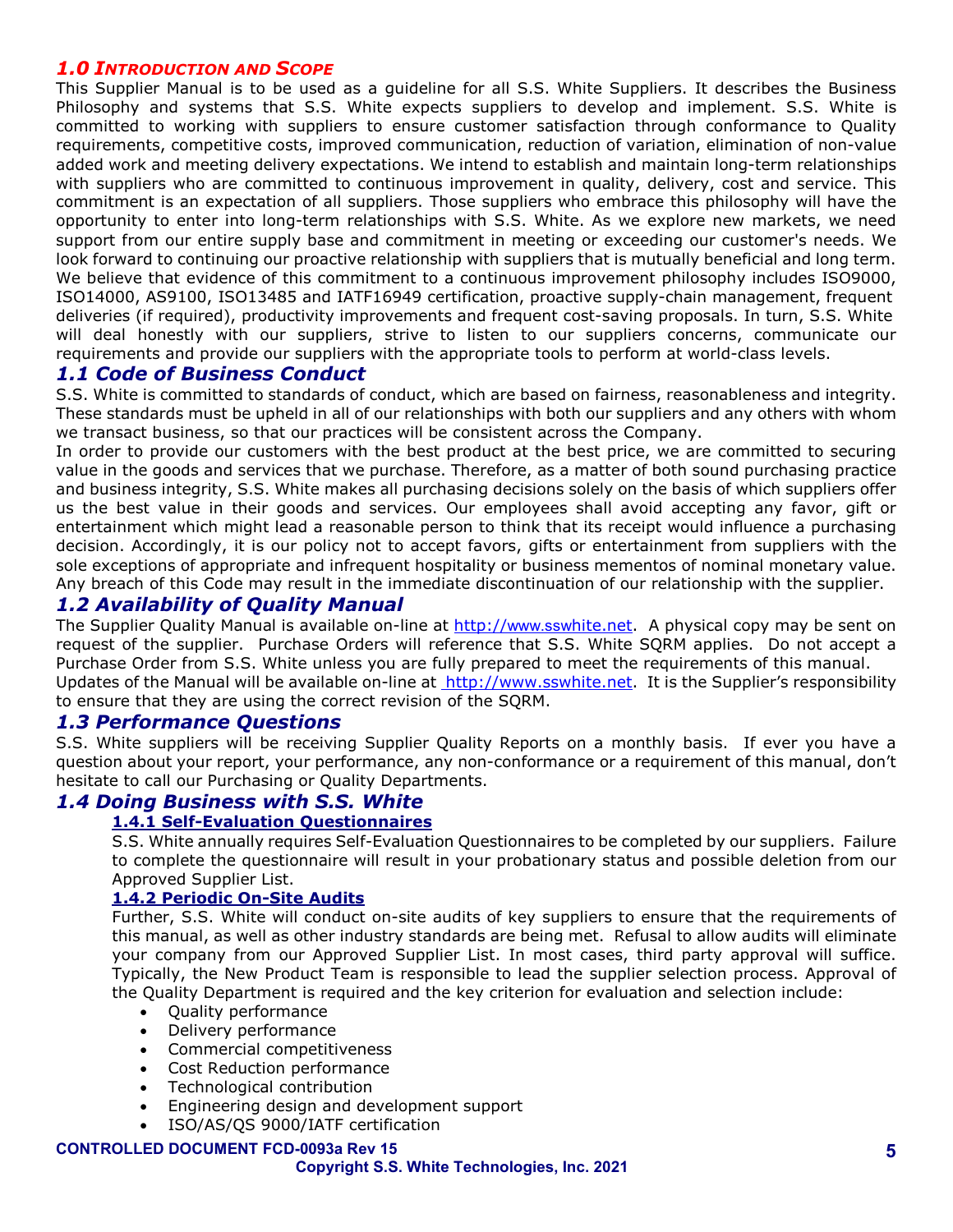• Responsiveness

Generally, the commitments are for the life cycle of the product.

#### <span id="page-5-0"></span>*2.0 QUALITY COMMUNICATIONS*

At S.S. White, we recognize the critical role quality plays in our success. The cornerstone to this is the S.S. White Quality Policy Statement that states:

> *"S.S. White is committed to meeting customer requirements through outstanding quality in the industries we serve. Through Policy Deployment, we will relentlessly measure, review and improve our quality system."*

Our attainment of this goal is dependent on receiving quality materials from our entire supply chain. Quality is a prime consideration for supplier selection and sourcing at S.S. White. An essential ingredient to a successful partnership is clear and concise communication. At S.S. White, our means of communicating direction, expectations, guidelines and systems include:

- Purchase Orders
- **Blue Prints**
- Supplier Quality Alerts
- Nonconforming Material Reports
- Supplier Corrective Action Report
- Our Internet site www.sswhite.net
- Supplier meetings
- The Supplier Quality Requirements Manual

#### <span id="page-5-1"></span>*3.0 PURCHASE ORDER REQUIREMENTS*

Suppliers are advised that only S.S. White Buyers have the authority to make contractual commitments with suppliers. Suppliers who proceed without a Purchase Order from the authorized Purchasing Personnel risk non-payment and may further jeopardize their ability to be considered for future business opportunities. All parts/services acquired by S.S. White for production purposes will be processed on a Purchase Order. *Verbal authorizations are absolutely not allowed.* Do not proceed until a purchase order is generated. Unless otherwise authorized in writing by S.S. White, the Supplier shall not make commitments for materials nor fabricate in advance of the time necessary to permit shipment on scheduled delivery dates. No processing changes shall be made without notification and approval by S.S. White of the change or first article submissions.

The purchase order will state part numbers, revisions, prices, quantities, and quality and other requirements that govern the purchase and supply of the parts or services. All quotations from Suppliers must include any additional costs such as delivery, packaging to supply the item or service. With regard to prices, S.S. White requires that all supplier invoice prices match S.S. White's purchase order prices exactly, to ensure timely processing. To achieve this, any price change must be documented by the issuance of a corrected purchase order which defines what we understand as the agreed price. Invoices that do not match will be returned to the supplier. Payment terms will apply when we receive a conforming invoice.

We expect Suppliers to do a thorough Contract Review before accepting our Purchase Orders. Purchase Orders must be acknowledged within a reasonable time after receipt. Acknowledgement must state acceptance of all terms and conditions and must give definite shipping date.

#### <span id="page-5-2"></span>*3.1 Proprietary Information / Confidentiality*

All documentation provided to our suppliers with regard to specific purchase orders or requests for quotes should be considered proprietary information. This includes but is not limited to samples, patterns, drawing, and specifications, which are made available to the supplier in connection with the purchase order (the "Information"), shall remain property of the buyer. Unless given prior consent from an authorized S.S. White representative, the Supplier shall treat information as confidential. Unless otherwise agreed in writing, technical information and data furnished by seller to Buyer in connection with a purchase order are disclosed on a non-confidential basis.

#### **3.1.1 Patents**

Supplier warrants that the material ordered, and the use or sale of such material, does not and will not infringe any United States or foreign letters patent, and that Supplier will at Supplier's expense defend any suit brought for actual or alleged infringement of such letters patent. Supplier shall hold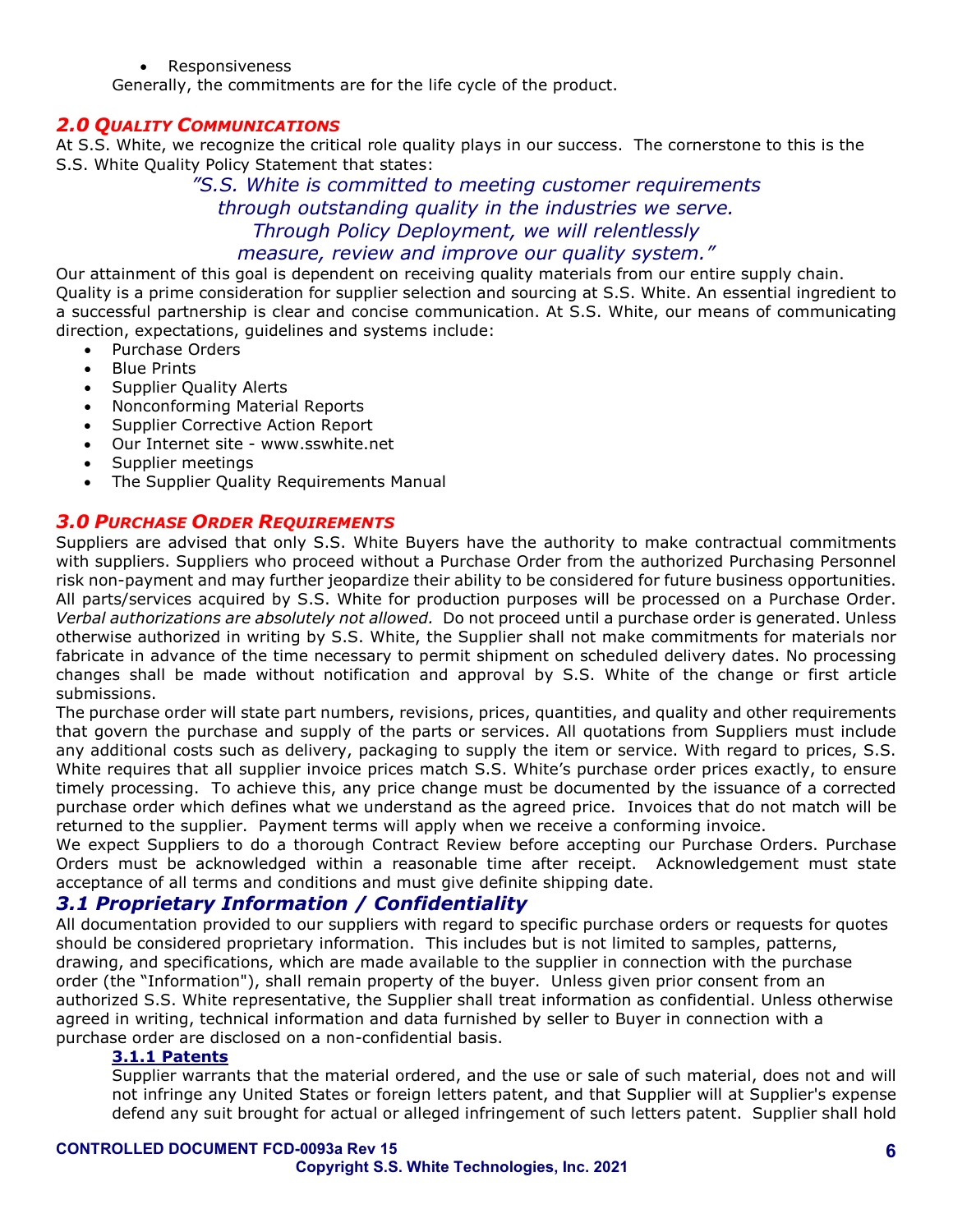and save S.S. White and its affiliated corporations, and their customers, harmless from loss and/or liability of any nature or kind arising out, or existing because, of the infringement or alleged infringement of any patent for or on account of the manufacture, sale or use of any goods furnished hereunder, except in the case where compliance by Supplier with specifications prescribed by and originating with S.S. White constitutes the sole basis of the infringement or alleged infringement. S.S. White shall notify Supplier in writing of any suit filed against it or its affiliated corporations, or their customers, on account of any such infringement or alleged infringement, and at Supplier's request shall give Supplier control of the defense of such suit, insofar as S.S. White has the authority to do so, and information and assistance for the same, all at Supplier's expense. S.S. White and the party against whom suit is brought, may be represented by their own counsel in any such suit.

S.S. White shall defend, at its expense, any suit brought against Supplier for the infringement or alleged infringement of any patent for or on account of the manufacture or sale of any goods furnished hereunder, and shall pay all damages and costs awarded therein against Supplier, in any case where compliance by Supplier with specifications prescribed by and originating with S.S. White constitutes the sole basis of the infringement or alleged infringement, if notified in writing and given authority, information and assistance, at S.S. White's expense, for the defense of same.

#### **3.1.2 Advertising**

Supplier shall not, without first obtaining the written consent of S.S. White, in any manner, advertise or publish the fact that Supplier has contracted to furnish S.S. White the material herein ordered; and for failure to observe this provision, S.S. White shall have the right to terminate Purchase Orders without any obligation to accept deliveries after the date of termination or make further payments except for completed articles delivered prior to termination.

#### <span id="page-6-0"></span>*3.2 Continuity of Supply*

Every supplier is faced with the possibility of production being interrupted by unforeseen circumstances, such as power loss or machine breakdown. Because any interruption in supply may result in substantial damages, particularly if it results in S.S. White not being able to meet customer demands, we require each of our component suppliers to develop a plan for continuity of supply. This plan must be immediately available on request.

#### <span id="page-6-1"></span>*3.3 Service Part Requirements*

By accepting a purchase order from S.S. White, the supplier agrees to maintain the tooling, facilities, etc. required to manufacture the contracted component(s) for at least 10 years following the end of production. This responsibility includes the continuous maintenance of all tooling; ensuring ongoing manufacturing capability and the ability to procure raw material.

#### <span id="page-6-2"></span>*4.0 REFERENCES AND SPECIFICATIONS*

The Supplier is expected to procure any required specifications, standards, references, etc. called out by S.S. White or their customers. Only S.S. White written specifications will be provided by S.S. White. All others are commercially available or available online.

#### <span id="page-6-3"></span>*5.0 COST CONSIDERATIONS*

To remain competitive in an increasingly challenging environment, S.S. White and its suppliers must provide greater value to our customers. Throughout the life of a product, cost reductions are expected from process improvements, economies of scale, design enhancements, improved quality and increased productivity. Purchasing uses benchmarking, cost analysis, and competitive analysis to assess supplier cost competitiveness.

Many suppliers will be asked to develop a plan of cost reduction actions to produce annual reductions. Through audits, S.S. White will help generate ideas to be mutually assessed for potential incorporation. Suppliers are expected to drive the process to incorporate the changes and are also responsible to report the status of implementation.

Some cost-saving ideas to consider include Optimization of tooling, Planning volumes, Optimization of the design for manufacture, Lean Manufacturing, Formal Corrective Action Problem Solving, Statistical Data Collection and Analysis, Design Competition, and Packaging, Freight and Delivery Considerations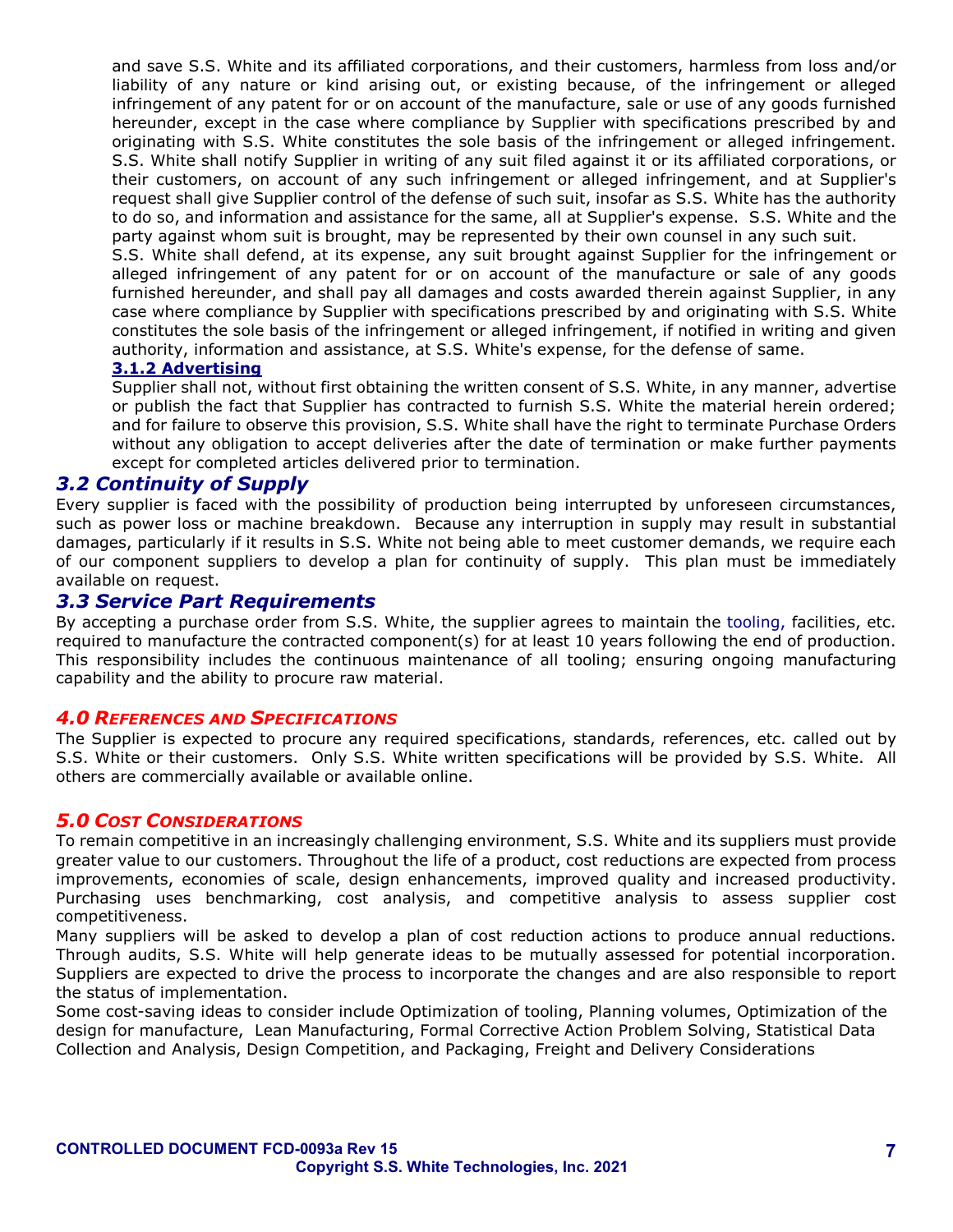#### <span id="page-7-0"></span>*6.0 DELIVERY REQUIREMENTS*

SS White fully expects suppliers to deliver 100% on time to our ship schedules. Just-In-Time delivery demands quick response from the entire supply base. In order to be successful it is important that the supplier incorporate useful concepts and principles as possible such as:

• Working on reducing lead times with their suppliers

- Improving lot size flexibility
- Minimizing changeover times
- Reducing finished goods inventories

Furthermore, suppliers need to continually evaluate their production capacities and be prepared where necessary for potential expansion to meet the needs of their customer.

All material shall be suitably packed, marked and shipped in accordance with the requirements of common carriers in a manner to secure lowest transportation cost, and no additional charge shall be made to S.S. White Technologies unless otherwise agreed on a Purchase Order. No charge shall be made by Supplier for drayage or storage, unless otherwise stated herein. If the goods are not shipped in accordance with S.S. White's direction and the instructions set out in this SQRM, the Supplier is responsible for any excess cost.

#### <span id="page-7-1"></span>*6.1 Missed Shipments*

All missed shipments must be expedited the same day at the supplier's expense. All missed shipments will be documented and will be reflected in the suppliers rating. In order to prevent missed deliveries to S.S. White, suppliers must ensure they have the capability to maintain a continuous flow of material despite potential interruptions from labor disruptions, equipment failures, material shortages, capacity shortfalls, or tool transfers. Ideally, this should be accomplished without maintaining excess inventory, however maintaining a certain amount of safety stock must be considered. The amount of safety stock will depend on many factors such as geographic proximity and manufacturing process time and will be purely at the supplier's discretion.

If at any time Supplier has reason to believe that deliveries will not be made as scheduled, written notice setting forth the cause and extent of the anticipated delay shall be given immediately to S.S. White.

# <span id="page-7-2"></span>*6.2 Short or Over Shipments*

Short shipment must be communicated to the appropriate Buyer as soon as the issue is known. Short shipments will require a supplier action plan and will result in delivery performance demerits.

S.S. White, after counting material received from Supplier, will advise of any discrepancies and, if any, will return Supplier's invoice for correction. S.S. White will apply the usual discount period upon receipt of the corrected invoice. S.S. White may, at its option, issue a Debit for the difference in count, when Supplier's invoice has been previously accepted prior to receipt of the material.

Goods in excess of those specified or scheduled will not be accepted, and such goods will be held at Supplier's risk. S.S. White may return such goods at Supplier's risk, and all transportation charges, both to and from the original destination, as well as any repacking charges, shall be paid by Supplier.

#### <span id="page-7-3"></span>*6.3 Delivery Schedules*

It is the supplier's responsibility to ensure goods are received at the required location in the quantities and on the date specified on S.S. White's purchase orders. The acceptable time frame for shipments is 10 days early to 0 days late. We expect 100% on time delivery performance. Suppliers may be required to provide corrective action whenever this requirement is not being met. If late deliveries cause cost implications to S.S. White, the supplier may be debited accordingly (ex. downtime, expediting charges, overtime, etc.).

It is the supplier's responsibility to inform S.S. White Purchasing immediately of any potential difficulties in meeting shipping release requirements. Alternative plans may be available which would avoid downtime and the corresponding costs. S.S. White's expectation is that all shipping releases will be adhered to (including during holiday or other supplier shutdown periods), unless prior written arrangements are made. S.S. White may from time to time change delivery schedules or direct temporary (up to six months) suspension of scheduled shipments without incurring any additional charges by Supplier.

#### <span id="page-7-4"></span>*6.4 Delivery Times*

S.S. White's delivery hours in our Piscataway, NJ plant are from 8:00 am – 3:00 pm. If you are unable to deliver during these times, then you must contact S.S. White to make alternative arrangements.

#### <span id="page-7-5"></span>*6.5 Packing Slip Requirements*

We require that all material shipped be identified on a Packing Slip or Bill of Lading. The following information must be noted on these documents:

- Shipment Date
- Invoice/Packing Slip or Bill of Lading number

#### **CONTROLLED DOCUMENT FCD-0093a Rev 15**

**Copyright S.S. White Technologies, Inc. 2021**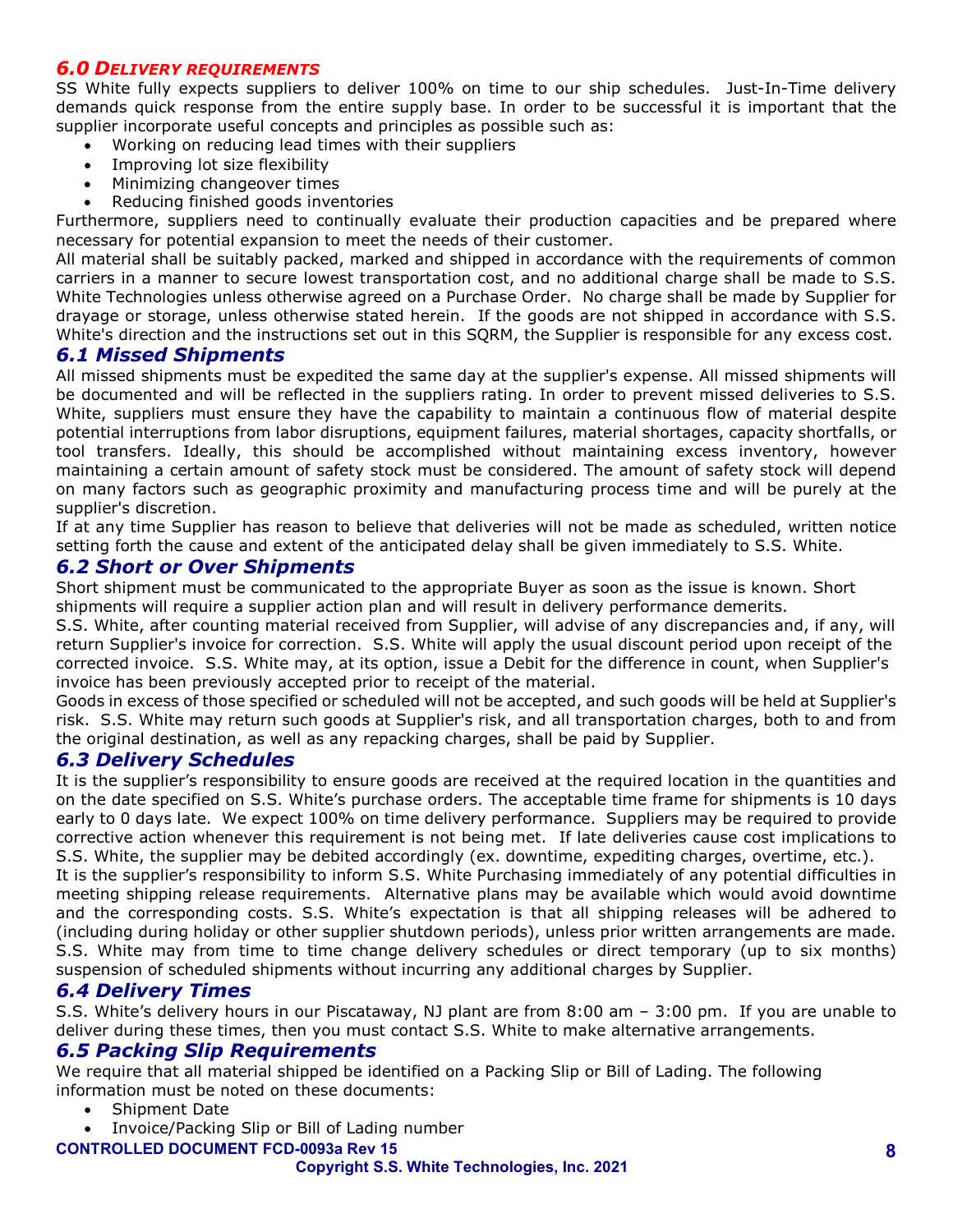- Sold to address
- Ship to address
- 1 line item for each part number shipped
- FULL part number must be referenced
- Description of the product (for imported products)
- Purchase Order Number for each part number must be noted on same line as part number and quantity (for multiple Purchase Orders on one Packing Slip)
- Order Release Number (if applicable)
- Quantity Ordered / Quantity Shipped
- Number of containers of each part number shipped with the extended quantity noted. (ex. 10 containers @ 100 pcs. total 1000
- Total number of cartons/skids and weight.

# <span id="page-8-0"></span>*6.6 Customs and Brokerage Information*

Brokerage fees for all importation of shipments are S. S. White's responsibility, unless otherwise specified. All exportation of material returned to supplier is the supplier's responsibility. The supplier's broker will process for clearance and invoice the supplier directly. All shipments must be accompanied by appropriate paperwork to comply with transportation carrier rules and regulations. Cross Border shipments must have the necessary custom documents to avoid any delay.

Information required on the Bill of Lading:

- Bill of Lading #
- Total Quantity of Shipment
- Total Boxes/Skids
- Total Weight (Tare/Gross/Net)
- Overall Description
- Supplier #
- Ship Via/Carrier & Trailer #
- F.O.B. Conditions
- Ship From/Ship To
- Packing Slip #
- Broker Name
- Value

All copies of Bill of Lading and/or Customs Documentation must be typed or computer generated.

# <span id="page-8-1"></span>*6.7 NAFTA Compliance*

To ensure compliance with Governments, Department of Treasury, U.S. Customs and International Customs, it is mandatory that each supplier provide a Certificate of Origin representing all part numbers supplied to S.S. White to avoid any unwanted costly penalties and/or infractions. Suppliers must forward their NAFTA Certificate of Origin, annually, to the S.S. White Traffic Department.

# <span id="page-8-2"></span>*6.8 Supplier Packaging*

It is the responsibility of each supplier to provide any product sold to S.S. White in suitable packaging. (a) The criteria necessary to determine suitability include:

- Robustness to ensure integrity of product
- Compliance with health and safety guidelines
- Compliance to S.S. White blueprint requirements (where applicable)
- Compliance to specification guidelines (where applicable)

FOD (Foreign object debris or damage) proof packaging is required on all shipments to S.S. White. FOD may include:

- Manufacturing residues (ie. chips, burrs, solder balls, metal & wire clippings, and flux)
- Airborne fallout (i.e. dust, lint)
- Personnel generated (i.e. hair, clothing, nailpolish)
- Work generated (i.e. tools, fixtures, extra parts)

• Packaging materials (i.e. peanuts, foam, loose wadding, clear tape, staples, paperclips, newspaper) If you are not sure if your packaging method is FOD-proof, please contact S.S. White purchasing for clarification.

#### <span id="page-8-3"></span>*6.9 Hazardous Material*

Suppliers must follow all relevant Heath, Safety and Environmental regulations and ensure all proper markings are on containers and proper paperwork is supplied. MSDS sheets should be included initial

#### **CONTROLLED DOCUMENT FCD-0093a Rev 15**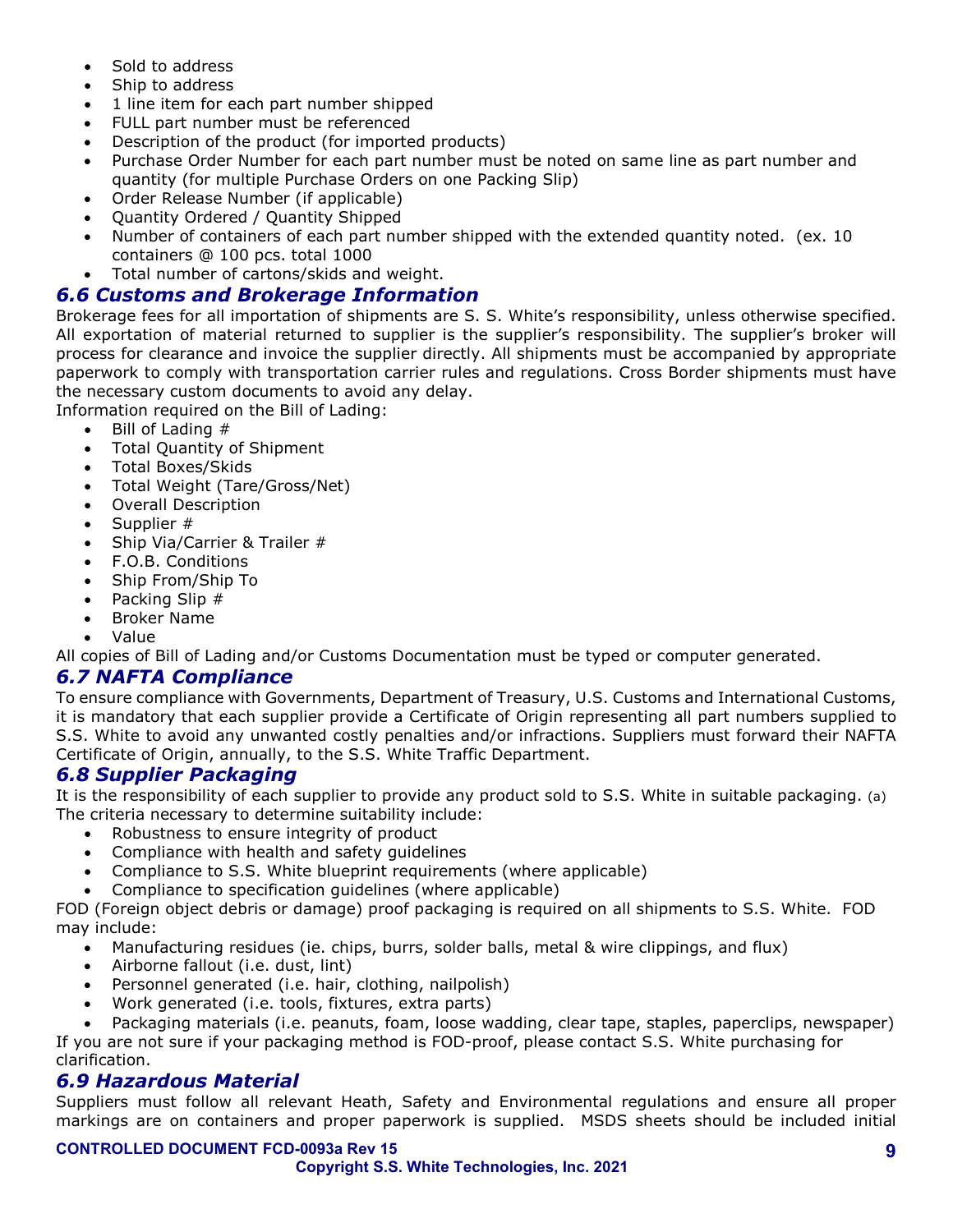shipment and upon request. We reserve the right to refuse any delivery that does not conform to these delivery conditions

# <span id="page-9-0"></span>*6.10 Pallet Requirements*

Suppliers must use a double wing stringer pallet, unless otherwise agreed upon, of 45" x 48" size with four way fork entry of double face nonreversible wood or plastic construction. Supplier is responsible to ensure the pallet load meets the following criteria:

- even level pallet loads (not pyramided)
- proper securing e.g. straps, stretch wrapped, etc…
- height of pallet does not exceed 50 inches
- excessive handling will be charged to the supplier if the shipment does not conform to requirements.

Contact Purchasing if you have questions.

#### <span id="page-9-1"></span>*7.0 PART CLASSIFICATIONS (SQRM CODES)*

Each S.S. White Purchase Order line item will reference a SQRM Code. The SQRM Code details any specific quality requirements for that part.

Each SQRM Code is composed of an Industry Specific Quality Requirement; where applicable, a Company Specific Quality Requirement; and in some instances a '-D' suffix indicating that the order is a sub-contract for a United States Government Contract.

# *Note:* **Where a '-D' suffix listed, the supplier shall meet the requirements of the Federal Acquisition Regulations and Defense Federal Acquisition Regulations as referenced in Appendix 5 of this document.**

*Example:*



**Where a SQRM Code is referenced on the S.S. White Technologies drawing and/or Purchase Order, the supplier shall meet the requirements of that SQRM Code as listed in the following table:**

| <b>SORM</b><br><b>Code</b> | <b>Requirement</b>                                                                                                                                                                                                                                                                                                                                                                                                                                                                                                                                                                                                                        |
|----------------------------|-------------------------------------------------------------------------------------------------------------------------------------------------------------------------------------------------------------------------------------------------------------------------------------------------------------------------------------------------------------------------------------------------------------------------------------------------------------------------------------------------------------------------------------------------------------------------------------------------------------------------------------------|
|                            | This product is intended for end use in Aircraft.<br>The supplier is to submit a Certificate of Conformance (C of C), special process certifications from NADCAP approved<br>source(s), and Material Certifications with every shipment.<br>First Article Inspection Reports (FAIR) must be submitted in accordance with Section 19, except for bar stock.<br>Material Certifications must be submitted in accordance with Section 17.2.<br><b>Note:</b> C of C must identify any ozone-depleting substances that are utilized to manufacture the hardware or<br>otherwise state that parts are free from any ozone depleting substances. |

#### **CONTROLLED DOCUMENT FCD-0093a Rev 15 Copyright S.S. White Technologies, Inc. 2021**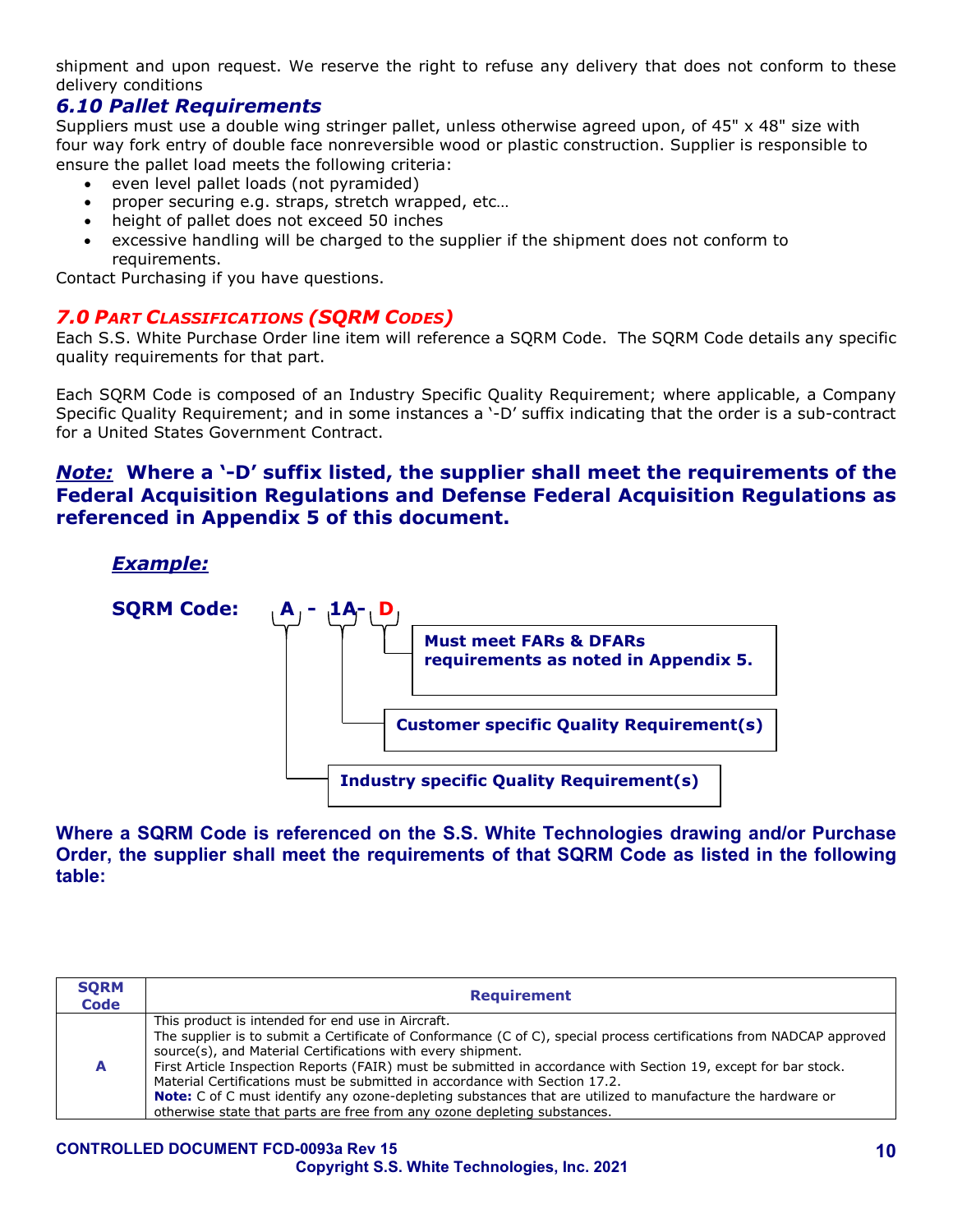|         | In addition to the requirements of SQRM Code A:                                                                                                                                                                                                                                                                                                                                                                                                                                                                                                                                             |
|---------|---------------------------------------------------------------------------------------------------------------------------------------------------------------------------------------------------------------------------------------------------------------------------------------------------------------------------------------------------------------------------------------------------------------------------------------------------------------------------------------------------------------------------------------------------------------------------------------------|
| $A-1A$  | Quality System Requirements: The supplier must meet the requirements of Honeywell Tempe facility SPOC 001,<br>SPOC *129, **260, *** 276, **** 419. Contact S.S. White Supplier Quality for most current Honeywell<br>Supplemental Purchase Order Conditions (SPOC) Manual <sup>1</sup> as appropriate.                                                                                                                                                                                                                                                                                      |
|         | Special Processes: All special Processes shall be performed by a Honeywell Tempe approved source of supply for<br>the applicable process. Contact S.S. White Supplier Quality for most current Honeywell Approved Special Process<br>Listing <sup>1</sup> .                                                                                                                                                                                                                                                                                                                                 |
|         | <sup>1</sup> The Honeywell Approved Special Process Listing is provided for reference purposes only. It is the supplier's responsibility to ensure<br>that the sub-tier supplier's utilized for special processes are approved by Honeywell at the time of processing and the supplier shall<br>hold S.S. White Technologies, Inc. harmless from any liabilities resulting from distribution of the Honeywell Approves Special Process<br>Listing. Performance of work to an S.S. White Purchase order shall constitute the supplier's acceptance of these liabilities and<br>restrictions. |
|         | In addition to the requirements of SQRM Code A:                                                                                                                                                                                                                                                                                                                                                                                                                                                                                                                                             |
|         | Quality System Requirements: The supplier must meet the requirements of Honeywell Tempe facility SPOC 002,                                                                                                                                                                                                                                                                                                                                                                                                                                                                                  |
|         | SPOC *129, **260, ***276, ****419. Contact S.S. White Supplier Quality for most current Honeywell<br>Supplemental Purchase Order Conditions (SPOC) Manual <sup>1</sup> as appropriate.                                                                                                                                                                                                                                                                                                                                                                                                      |
|         | Special Processes: All special Processes shall be performed by a Honeywell Tempe approved source of supply for                                                                                                                                                                                                                                                                                                                                                                                                                                                                              |
|         | the applicable process. Contact S.S. White Supplier Quality for most current Honeywell Approved Special Process                                                                                                                                                                                                                                                                                                                                                                                                                                                                             |
| $A-1B$  | Listing <sup>1</sup>                                                                                                                                                                                                                                                                                                                                                                                                                                                                                                                                                                        |
|         | <sup>1</sup> The Honeywell Approved Special Process Listing is provided for reference purposes only. It is the supplier's responsibility to ensure<br>that the sub-tier supplier's utilized for special processes are approved by Honeywell at the time of processing and the supplier shall<br>hold S.S. White Technologies, Inc. harmless from any liabilities resulting from distribution of the Honeywell Approves Special Process<br>Listing. Performance of work to an S.S. White Purchase order shall constitute the supplier's acceptance of these liabilities and<br>restrictions. |
|         | In addition to the requirements of SQRM Code A:                                                                                                                                                                                                                                                                                                                                                                                                                                                                                                                                             |
|         | Quality System Requirements: The supplier must meet the requirements of Honeywell Rocky Mount facility SPOC                                                                                                                                                                                                                                                                                                                                                                                                                                                                                 |
|         | 001, 110, 172, 239, 259, 260. Contact S.S. White Supplier Quality for most current Honeywell Supplemental                                                                                                                                                                                                                                                                                                                                                                                                                                                                                   |
|         | Purchase Order Conditions (SPOC) Manual <sup>1</sup> as appropriate.<br>Special Processes: All special Processes shall be performed by a Honeywell Rocky Mount approved source of supply                                                                                                                                                                                                                                                                                                                                                                                                    |
|         | for the applicable process. Contact S.S. White Supplier Quality for most current Honeywell Approved Special                                                                                                                                                                                                                                                                                                                                                                                                                                                                                 |
| $A-2$   | Process Listing <sup>1</sup>                                                                                                                                                                                                                                                                                                                                                                                                                                                                                                                                                                |
|         |                                                                                                                                                                                                                                                                                                                                                                                                                                                                                                                                                                                             |
|         | <sup>1</sup> The Honeywell Approved Special Process Listing is provided for reference purposes only. It is the supplier's responsibility to ensure<br>that the sub-tier supplier's utilized for special processes are approved by Honeywell at the time of processing and the supplier shall                                                                                                                                                                                                                                                                                                |
|         | hold S.S. White Technologies, Inc. harmless from any liabilities resulting from distribution of the Honeywell Approves Special Process                                                                                                                                                                                                                                                                                                                                                                                                                                                      |
|         | Listing. Performance of work to an S.S. White Purchase order shall constitute the supplier's acceptance of these liabilities and<br>restrictions.                                                                                                                                                                                                                                                                                                                                                                                                                                           |
|         | In addition to the requirements of SQRM Code A:                                                                                                                                                                                                                                                                                                                                                                                                                                                                                                                                             |
|         | The supplier must also meet the requirements of Boeing at http://www.boeing.com/companyoffices/doingbiz/                                                                                                                                                                                                                                                                                                                                                                                                                                                                                    |
|         | Quality System Requirements: Suppliers shall meet the requirements of Boeing Document: D6-82479 (most                                                                                                                                                                                                                                                                                                                                                                                                                                                                                       |
|         | current revision).<br>View this document by visiting: http://www.boeingsuppliers.com/supQual.htm_selecting "Boeing Quality                                                                                                                                                                                                                                                                                                                                                                                                                                                                  |
| $A - 3$ | Management System (BQMS) for Suppliers" and selecting "D6-82479".                                                                                                                                                                                                                                                                                                                                                                                                                                                                                                                           |
|         | Special Processes: All special processes shall be performed only by approved sources of supply as listed in Boeing                                                                                                                                                                                                                                                                                                                                                                                                                                                                          |
|         |                                                                                                                                                                                                                                                                                                                                                                                                                                                                                                                                                                                             |
|         | Document D1-4426.                                                                                                                                                                                                                                                                                                                                                                                                                                                                                                                                                                           |
|         | View this document by visiting http://www.boeingsuppliers.com/supQual.htm and selecting "Approved Process                                                                                                                                                                                                                                                                                                                                                                                                                                                                                   |
|         | Sources D1-4426" > "Approved Processors"                                                                                                                                                                                                                                                                                                                                                                                                                                                                                                                                                    |
|         | In addition to the requirements of SQRM Code A:<br>The supplier must meet the requirements of Bell Helicopter at http://www.bellhelicopter.com/suppliers                                                                                                                                                                                                                                                                                                                                                                                                                                    |
|         | Ouality System Requirements: Suppliers shall meet the requirements of Bell Helicopter Canada Clauses: 010, 028,                                                                                                                                                                                                                                                                                                                                                                                                                                                                             |
| $A - 4$ | 039, 089, 319. View these clauses by visiting: http://www.bellhelicopter.com/suppliers/terms-and-conditions                                                                                                                                                                                                                                                                                                                                                                                                                                                                                 |
|         | Clauses (English & Francais)" > "Bell Helicopter Canada Clauses (English et Francais)" and then selecting the                                                                                                                                                                                                                                                                                                                                                                                                                                                                               |
|         | appropriate clause.                                                                                                                                                                                                                                                                                                                                                                                                                                                                                                                                                                         |
|         | Special Processes: Must use NADCAP approves sources per SQRM A.<br>In addition to the requirements of SQRM Code A:                                                                                                                                                                                                                                                                                                                                                                                                                                                                          |
|         | Must also meet the requirements of Canadair Inc. at http://www.canadair.com.                                                                                                                                                                                                                                                                                                                                                                                                                                                                                                                |
|         | Quality System Requirements: Shall comply with the requirements of SQRM A.                                                                                                                                                                                                                                                                                                                                                                                                                                                                                                                  |
| $A-5$   | Special Processes: All special processes must be performed by Canadair approved sources. The list may be viewed                                                                                                                                                                                                                                                                                                                                                                                                                                                                             |
|         | by visiting the Canadair Home Page, selecting "Aerospace" > "Suppliers" > "Current Suppliers" > and viewing the<br>Approved Supplier Listing                                                                                                                                                                                                                                                                                                                                                                                                                                                |
|         | In addition to the requirements of SORM Code A:                                                                                                                                                                                                                                                                                                                                                                                                                                                                                                                                             |
|         | The supplier must also meet the requirements of Cessna at http://www.supplier.cessna.com/                                                                                                                                                                                                                                                                                                                                                                                                                                                                                                   |
|         | Quality System Requirements: Must meet the requirements of Cessna Quality Requirements for Suppliers (CQRS)                                                                                                                                                                                                                                                                                                                                                                                                                                                                                 |
| $A-6$   | most current revision. View this document, by visiting the Cessna Supplier Home Page (see above URL), select                                                                                                                                                                                                                                                                                                                                                                                                                                                                                |
|         | "Quality" > "CQRS Quality Requirements". At this time AS9100 is not required for S.S. White Sub-tier suppliers.                                                                                                                                                                                                                                                                                                                                                                                                                                                                             |
|         | Special Processes: All special processes which appear on the List of Cessna Special Processes must be performed<br>by a supplier on Cessna's approved source list. View these documents by visiting the Cessna Supplier Home Page                                                                                                                                                                                                                                                                                                                                                           |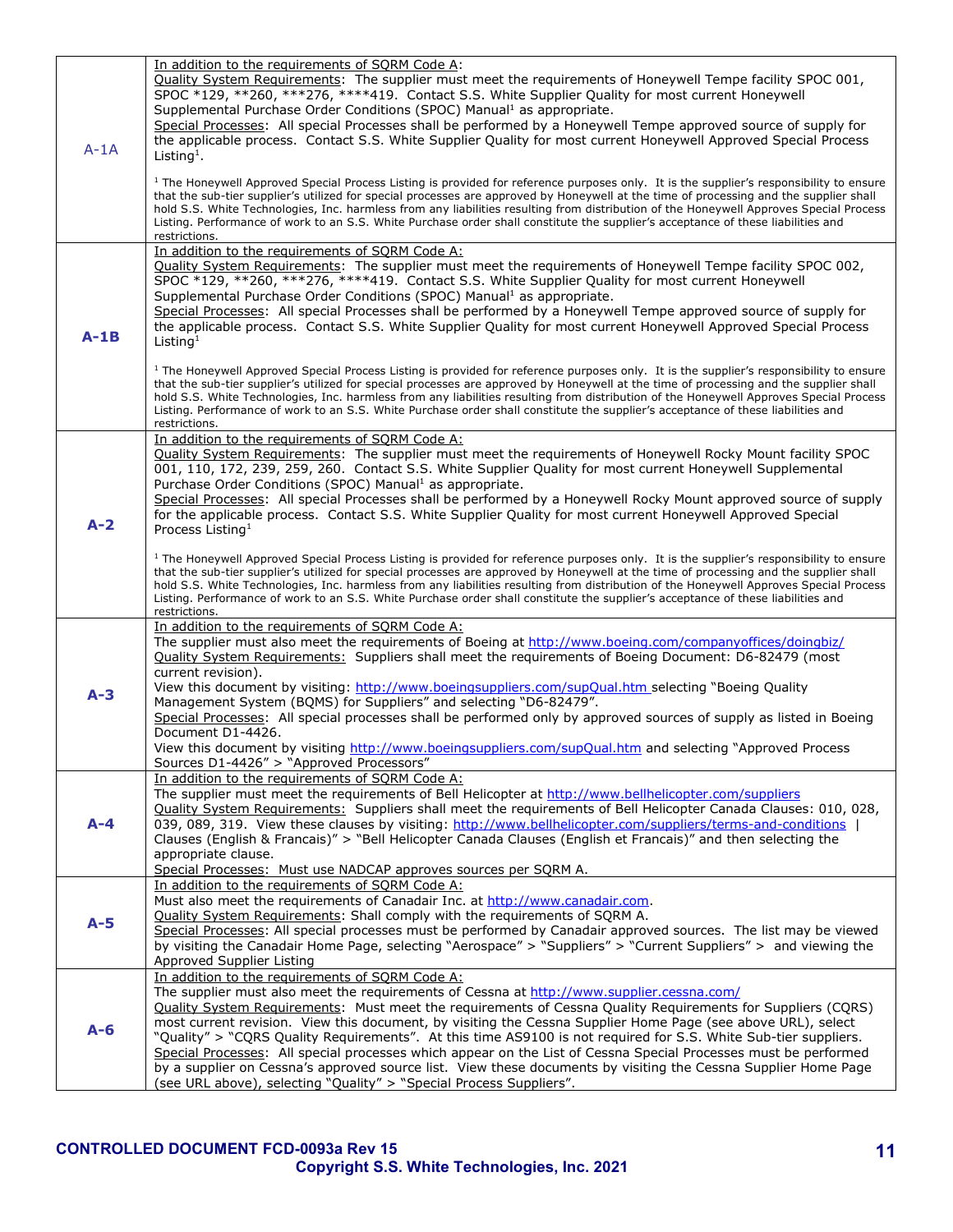|         | In addition to the requirements of SQRM Code A:                                                                                                    |
|---------|----------------------------------------------------------------------------------------------------------------------------------------------------|
|         | The supplier must also meet the requirements of General Electric Aircraft Engines.                                                                 |
|         | Quality System Requirements: Shall comply with the requirements of SQRM A.                                                                         |
|         | Special Processes: Contact S.S. White Supplier Quality for most current GE Approved Special Process Listing. <sup>2</sup>                          |
| $A - 7$ |                                                                                                                                                    |
|         | <sup>2</sup> The General Electric Approved Special Process Listing is provided for reference purposes only. It is the supplier's responsibility to |
|         | ensure that the sub-tier supplier's utilized for special processes are approved by General Electric at the time of processing and the              |
|         | supplier shall hold S.S. White Technologies, Inc. harmless from any liabilities resulting from distribution of the General Electric                |
|         | Special Process Listing. Performance of work to an S.S. White Purchase order shall constitute the supplier's acceptance of these                   |
|         | liabilities and restrictions.                                                                                                                      |
|         | In addition to the requirements of SORM Code A:                                                                                                    |
|         |                                                                                                                                                    |
|         | The supplier must also meet the requirements of Northrop Grumman Aerospace Systems at                                                              |
|         | http://www.northropgrumman.com/Suppliers/Pages/default.aspx                                                                                        |
|         | Quality System Requirements: Must meet the requirements of Northrop Grumman Supplier Quality Assurance                                             |
|         | Requirements (SQAR) most current revision. View this document by visiting the NG Oasis Home Page, selecting                                        |
|         | "Aerospace Systems" > "Quality Documents" > "AS" > "SQAR".                                                                                         |
| $A - 8$ | Note: All Northrop Grumman sub-tier suppliers (including subcontractors on S.S. White purchase orders) must be                                     |
|         | certified to ISO 9001:2015 and/or AS9100. If you are not an ISO 9001:2015 or AS9100 certified supplier and have                                    |
|         | inadvertently received a request for quote or purchase order which references this SQRM code, please contact your                                  |
|         |                                                                                                                                                    |
|         | S.S. White Buyer immediately before continuing work on this item.                                                                                  |
|         | Special Processes: All special processes must be performed by sources of supply currently listed on Northrop                                       |
|         | Grumman Aerospace Systems' Approved Special Processor Listings. View these suppliers by visiting the NG Oasis                                      |
|         | Home Page, selecting "Aerospace Systems" > "Approved Special Processor Listing (APSL)".                                                            |
|         | In addition to the requirements of SQRM Code A:                                                                                                    |
|         | Ouality System Requirements: Must meet the requirements of Parker Hannifin Document No. P9112 - Quality                                            |
|         | Assurance Purchase Order Clauses for Parker Aerospace Suppliers available at:                                                                      |
|         | http://www.parker.com Selecting "Suppliers" > "Parker Aerospace Suppliers" > "QA Purchase Order Clauses"                                           |
|         | >"Quality Document P9112D                                                                                                                          |
|         | Where the S.S. White Drawing references a Parker Drawing/Specification and Manufacturing and Quality                                               |
|         |                                                                                                                                                    |
|         | Instructions Sheet, the supplier must also meet the requirements of the applicable quality codes and specifications                                |
| $A-9$   | listed on the referenced MQI Sheet.                                                                                                                |
|         | Where no Parker Drawings/Specifications or MQI's are referenced, the following Parker Quality Codes and                                            |
|         | specifications shall apply: Q010, Q050, Q155, Q240, Q320, Q340, , Q380, Q560, Q610, Q620, BDS0003, BMF5103,                                        |
|         | BMF5142, BMF5182, BPS4000                                                                                                                          |
|         | Special Processes: All special processes must be performed by sources listed on Parker's Special Process List. View                                |
|         | this document by visiting: http://www.parker.com Selecting "Suppliers" >"Parker Aerospace Suppliers" >"QA                                          |
|         | Purchase Order Clauses" > selecting "Approved Process Suppliers", review and accept the statement of limitations                                   |
|         | and selecting "Continue" on the bottom of the page.                                                                                                |
|         | In addition to the requirements of SQRM Code A:                                                                                                    |
|         | The supplier must also meet the requirements of Sikorsky at http://www.sikorsky.com.au/?page=86                                                    |
|         |                                                                                                                                                    |
|         | Quality System Requirements: Must meet the requirements of United Technologies Corporation Documents: ASQR-                                        |
|         | 01 (Supplier Quality System Requirements) and ASQR-20.1 (Supplier Sampling Requirements). For each of these                                        |
|         | documents, the most current revision shall apply. View these documents by visiting:                                                                |
|         | http://www.utc.com/Suppliers/Pages/Aerospace-Supplier-Quality-Requirement-Documents.aspx and selecting the                                         |
|         | referenced documentation.                                                                                                                          |
| $A-11$  | Special Processes: Contact S.S. White Supplier Quality for most current Sikorsky Approved Special Process                                          |
|         | Listing.*                                                                                                                                          |
|         |                                                                                                                                                    |
|         | * The Sikorsky Approved Special Process Listing is provided for reference purposes only. It is the supplier's responsibility to ensure             |
|         | that the sub-tier supplier's utilized for special processes are approved by Sikorsky at the time of processing and the supplier shall              |
|         | hold S.S. White Technologies, Inc. harmless from any liabilities resulting from distribution of the Sikorsky Approves Special Process              |
|         | Listing. Performance of work to an S.S. White Purchase order shall constitute the supplier's acceptance of these liabilities and                   |
|         | restrictions.                                                                                                                                      |
|         | In addition to the requirements of SQRM Code A:                                                                                                    |
|         | The supplier Must also meet the requirements of Lockheed Martin at http://www.lockheedmartin.com                                                   |
|         | Quality System Requirements: Must meet the requirements of Quality Clauses Q2A and Q4R. View these                                                 |
| $A-13$  | documents by visiting: http://www.lockheedmartin.com/us/aeronautics/materialmanagement/scm-quality/scm-                                            |
|         |                                                                                                                                                    |
|         |                                                                                                                                                    |
|         | guality clauses.html                                                                                                                               |
|         | Special Processes: All special processes must be performed by sources of supply listed in Lockheed's QCS-001                                       |
|         | Directory. View this document by visiting: https://sqm.lmaeronautics.com/QCS001View.aspx                                                           |
|         | In addition to the requirements of SQRM Code A:                                                                                                    |
|         | The supplier must also meet the requirements of Goodrich Actuation Systems UK at                                                                   |
| $A-14$  | http://www.goodrich.com/Goodrich/Businesses/Actuation-Systems                                                                                      |
|         | Quality System Requirements: Shall comply with the requirements of SQRM A.                                                                         |
|         | Special Processes: All special processes must be performed by sources of supply listed in Goodrich's Supplier                                      |
| $A-15$  | Approved Process List. View this list by visiting http://www.goodrich.com/Upco/SAPL.<br>Intentionally left blank                                   |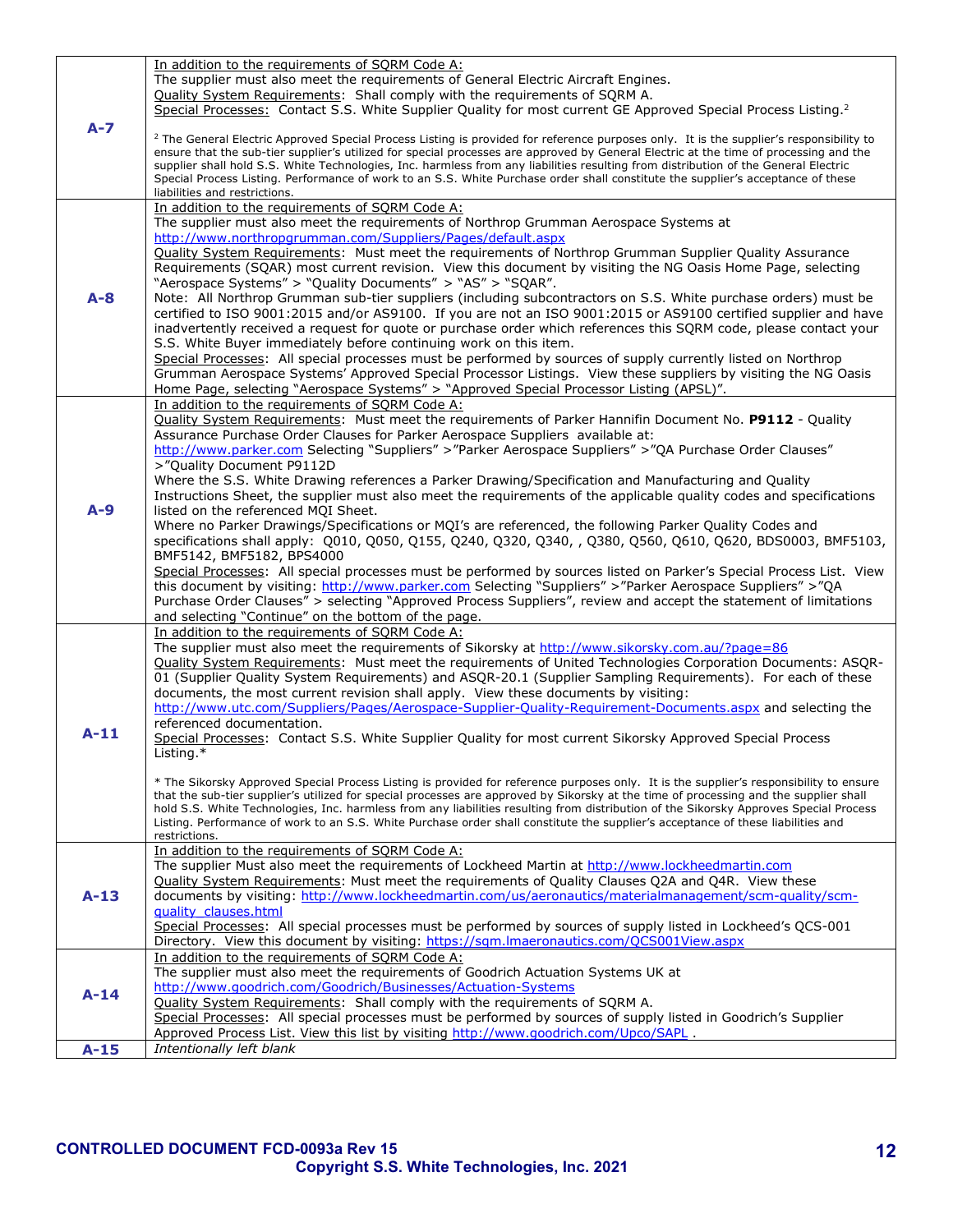|         | In addition to the requirements of SQRM Code A:                                                                                                    |
|---------|----------------------------------------------------------------------------------------------------------------------------------------------------|
|         | The supplier must also meet the "Supplier Quality Assurance" requirements of General Dynamics at                                                   |
|         | http://www.gdls.com/suppliers/quality.html                                                                                                         |
| $A-16$  | Quality System Requirements: Must meet the requirements of General Dynamics Land Systems Document:                                                 |
|         | "Procurement Quality Assurance Handbook PQA 3000." View this document by visiting:                                                                 |
|         | http://www.gdls.com/suppliers/guality.html                                                                                                         |
|         | Special Processes: Must use NADCAP approved sources                                                                                                |
|         | In addition to the requirements of SORM Code A:                                                                                                    |
|         |                                                                                                                                                    |
|         | The supplier must also meet the requirements of Liebherr's company standard LAT7-8202 - "QA Requirement for                                        |
| $A-17$  | Suppliers of Completely Machined Parts as Well as Sub-Assemblies and Complete Units (make to print)".                                              |
|         | Supplier Quality Requirements: Shall comply with the requirements of SQRM A.                                                                       |
|         | Special Processes: All special processes must be performed by sources in Liebherr document LAT7-9037.                                              |
|         | In addition to the requirements of SQRM Code A-17:                                                                                                 |
| $A-17A$ | Special Age-Sensitive Clause: The Suppliers C of C must state the date of manufacture and the expiration date. The                                 |
|         | product must have AT LEAST 90% of useful shelf life upon receipt at S.S. White Technologies OR the time between                                    |
|         | cure date and receiving at S.S. White shall not exceed 10 quarters (2.5 years).                                                                    |
|         | In addition to the requirements of SORM Code A:                                                                                                    |
|         |                                                                                                                                                    |
| $A-19$  | The supplier must also meet the requirements of Israeli Aircraft at http://www.iai.co.il                                                           |
|         | Quality System Requirements: Shall comply with the requirements of SQRM A.                                                                         |
|         | Special Processes: Must use NADCAP approved sources                                                                                                |
|         | In addition to the requirements of SQRM Code A:                                                                                                    |
|         | The supplier must also meet the "General Terms and Conditions of Purchase" requirements of Raytheon Integrated                                     |
|         | Defense System at                                                                                                                                  |
| $A-20$  | http://www.raytheon.com/suppliers/supplier_resources/index.html                                                                                    |
|         | Quality System Requirements:                                                                                                                       |
|         | Additionally, The supplier must meet the "General Terms and Conditions of Purchase" requirements of the Federal                                    |
|         | Acquisition Regulation (FAR) and the Defense Federal Acquisition Regulations (DFARS).                                                              |
|         | In addition to the requirements of SQRM Code A:                                                                                                    |
|         | The supplier must also meet the requirements of General Dynamics Armament and Technical Products at                                                |
|         |                                                                                                                                                    |
|         | http://www.gdatp.com                                                                                                                               |
| $A-21$  | <b>Quality System Requirements:</b> Shall comply with the requirements of SQRM A.                                                                  |
|         | Special Processes: All special processes as defined in the General Dynamics Armament and Technical Products                                        |
|         | document: "Special Processes Approved Supplier List" must be performed by the sources of supply listed therein.                                    |
|         | View this list by visiting: http://www.gdatp.com , selecting "Procurement" and then selecting "Special Processes                                   |
|         | Approved Supplier List" by either process or supplier.                                                                                             |
|         | In addition to the requirements of SORM Code A:                                                                                                    |
|         | All parts supplied on a Purchase Order must come from one homogenous material and processing lot. That is, the                                     |
| $A-22$  | Material Certification and all process certifications must apply to the entire lot of parts. At no time may the lot be                             |
|         | split.                                                                                                                                             |
|         | In addition to the requirements of SORM Code A:                                                                                                    |
|         | Quality System Requirements: The supplier must meet the requirements of MOOG Supplier Quality Requirements                                         |
|         | "SQR-1" which can be found at http://www.moog.com/literature/Corporate/Suppliers/SQR 1.pdf & SQR-2 which                                           |
|         | can be found at http://www.moog.com/literature/Corporate/Suppliers/SQR22.pdf                                                                       |
|         | Raw Material: All raw material must be procured from a MOOG approved raw material supplier:                                                        |
|         | http://www.moog.com/suppliers/arms/                                                                                                                |
| $A-23$  |                                                                                                                                                    |
|         | Special Process: All special processes must be performed by a MOOG approved supplier:                                                              |
|         | http://www.moog.com/suppliers/asps/                                                                                                                |
|         | http://www.moog.com/suppliers/information-for-suppliers-shipping-to-the-united-states/                                                             |
|         | Process Restrictions: Glass beads are prohibited from use in the process for manufacturing of MOOG design                                          |
|         | authority parts, components or assemblies unless allowed by specific note on MOOG drawing. Requests shall be                                       |
|         | submitted in writing to the MOOG buyer for each specific part number.                                                                              |
|         | In addition to the requirements of SQRM Code A:                                                                                                    |
|         | Quality System Requirements: The supplier must meet the requirements of Hawker Beechcraft Supplier Quality                                         |
|         | Requirements Document "QC00" which can be found at http://www.beechcraft.com/supply_chain/ga/                                                      |
|         | Raw Material: All raw material must be procured from a HBC approved raw material supplier:                                                         |
|         | http://www.beechcraft.com/supply_chain/ga/                                                                                                         |
| $A-24$  | Special Process: Suppliers must be authorized by HBC to perform special processing on HBC designed product. A list                                 |
|         | of special processes that require HBC approval can be found here: http://www.beechcraft.com/supply_chain/ga/                                       |
|         | The list of suppliers approved for special processes for HBC can be found here:                                                                    |
|         | http://www.beechcraft.com/supply_chain/ga/_Additionally, any purchasing information for special processing shall                                   |
|         | call out HBC as the end-user.                                                                                                                      |
|         |                                                                                                                                                    |
|         | In addition to the requirements of SORM Code A:<br>Quality System Requirements: The supplier must meet the requirements of Woodward Quality System |
| $A-25$  |                                                                                                                                                    |
|         |                                                                                                                                                    |
|         | Requirements Documents "WPQR-9100" which can be found at https://www.woodward.com/en/about/about-                                                  |
|         | woodward/woodward-lorange/downloads and "2-OF-01420" which will be provided separately by S.S. White.                                              |
|         | This product is intended for end use in Automotive assemblies.                                                                                     |
|         | The supplier is to submit a C o f C, special process certifications and Material Certificates with every shipment.                                 |
| В       | Additionally, the supplier is to perform a PPAP on the schedule prescribed by the AIAG manual and maintain<br>compliance with the AIAG manual.     |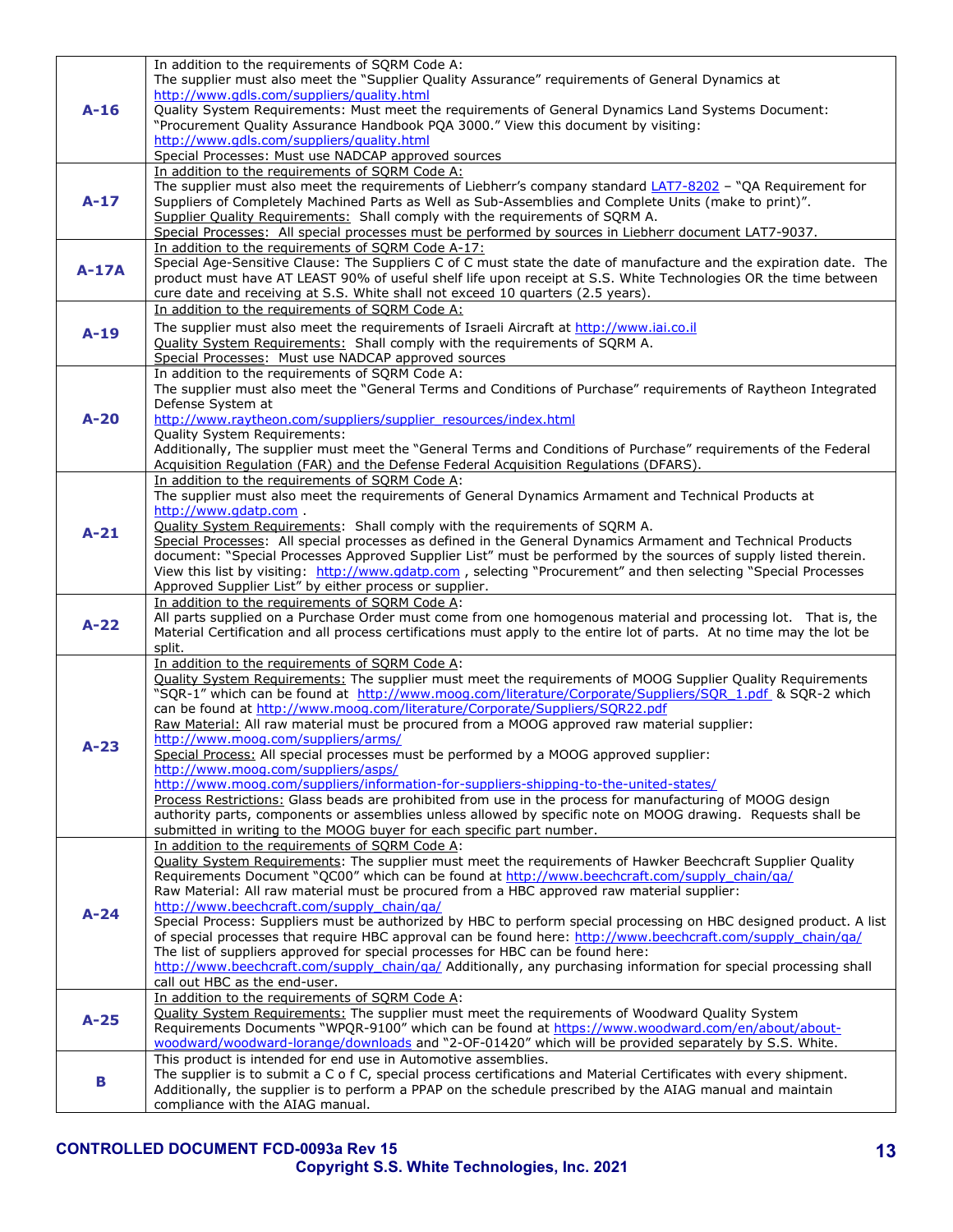| $B-1$ | In addition to the requirements of SQRM Code B:                                                                          |
|-------|--------------------------------------------------------------------------------------------------------------------------|
|       | The supplier must also meet the requirements of Lear at http://www.lear.com                                              |
| $B-2$ | In addition to the requirements of SQRM Code B:                                                                          |
|       | The supplier must also meet the requirements of Dura at http://supplierquality.duraauto.com/                             |
|       | In addition to the requirements of SQRM Code B:                                                                          |
| $B-3$ | The supplier must also meet the requirements of Dortec at http://www.magna.com/about-magna/world-class-                  |
|       | manufacturing/our-suppliers/north-america-suppliers                                                                      |
| C     | This product is intended for use in a standard commercial product.                                                       |
|       | The supplier is to submit a C o f C.                                                                                     |
| D     | Packaging and shipping supplies - no special quality requirements.                                                       |
| E     | Fixed Process - blueprint/process control                                                                                |
| F     | S.S. White Approved Suppliers Required for material or services                                                          |
| G     | Raw Material Coupons must be submitted with each shipment.                                                               |
| н     | S.S. White Source Inspection required prior to shipment of product from Supplier's Facility.                             |
| т     | The supplier must supply Heat or Process Control Charts                                                                  |
| K     | The supplier is to submit a First Article Inspection Report (FAIR) with each manufactured lot. First Article Inspection  |
|       | Reports (FAIR) must be submitted in accordance with Section 18.                                                          |
|       | The supplier is to submit a Final Inspection Datasheet with each lot of manufactured hardware.                           |
|       | This product is intended for end use in Medical applications.                                                            |
| м     | The supplier is to submit a C o f C, special process certifications and Material Certifications required with every      |
|       | shipment.                                                                                                                |
|       | First Article Inspection Reports (FAIR) must be submitted in accordance with Section 18.                                 |
| $M-1$ | In addition to the requirements of SORM Code M:                                                                          |
|       | The supplier must also submit a Detailed Inspection Report with each shipment                                            |
| R     | RoHS and REACH Compliance Required. The supplier's certifications must state that the part is RoHS and REACH             |
|       | compliant.                                                                                                               |
|       | Default Part: The supplier is to submit a C o f C, special process certifications and Material Certifications with every |
| z     | shipment.                                                                                                                |
|       | control / Constitution for a constitution of the constitution of control of a control イラ つ                               |

<u>| Material Certifications must be provided in accordance with section 17.2.</u> **\*Applies if ATP is called out on print or PO; All certifications shall be date coded to match their production lot**

**\*\*Applies if manned space flight is identified on the print or PO** 

#### <span id="page-13-1"></span><span id="page-13-0"></span>*8.0 QUALITY SYSTEM REQUIREMENTS 8.1 Supplier's Quality System Requirements*

All our service and manufactured component suppliers are expected to be at least ISO9000:2015 certified. Process suppliers are expected to be NADCAP certified. If a supplier loses their third-party certification to a recognized quality standard, then S.S. White will expect the supplier to notify S.S. White Quality in writing within 10 days.

# <span id="page-13-2"></span>*8.2 Non-Conforming Material Notification, Containment and Corrective Action*

All materials furnished to S.S. White must conform to contractual requirements/specification and are subject to inspection and approval after delivery. Inspection and test of the articles by S.S. White may at S.S. White's option be made at Supplier's Plant and/or the point of destination. If fault is found with the material, we reserve the right to withhold payment. We'll also reject and/or return at the risk and expense of the supplier, all or any portion(s) of shipment(s) which fail to comply with our requirements/specifications. Further, where sorting of the product is required due to non-conformance and time is critical, we will require the supplier to sort the non-conforming product at our facility, arrange for sorting at a third-party facility, or arrange for S.S. White to sort the product ( at the Supplier's cost). Our rate per inspector/operator hour is \$50.00 and per engineer/supervisor hour is \$125.00.

Acceptance of the goods by S.S. White shall not relieve Supplier from any of its obligations and warranties. In no event shall payment be deemed to constitute acceptance.

#### **8.2.1 Notification of Non-Conforming Product**

When any material applicable to an SSW purchase order is found or suspected of being defective, the Supplier is responsible for notifying SSW Quality Department in writing within 5 working days of identifying the nonconformance. Under no circumstances should non-conforming material knowingly be shipped to S.S. White without the prior written permission of a Waiver.

All material shall be received subject to S.S. White's right of inspection. Any material which fails to meet the requirements or is otherwise defective or not in accordance with S.S. White's specifications, will be held for Supplier's instructions and at Supplier's risk. When we have found reject material, we will communicate the problem to you at the time to discuss action needed. Upon request, the supplier will be required to sort, rework or replace the components and resolve the problem. S.S. White may return such goods to Supplier at Supplier's risk, and all transportation charges, both to

#### **CONTROLLED DOCUMENT FCD-0093a Rev 15**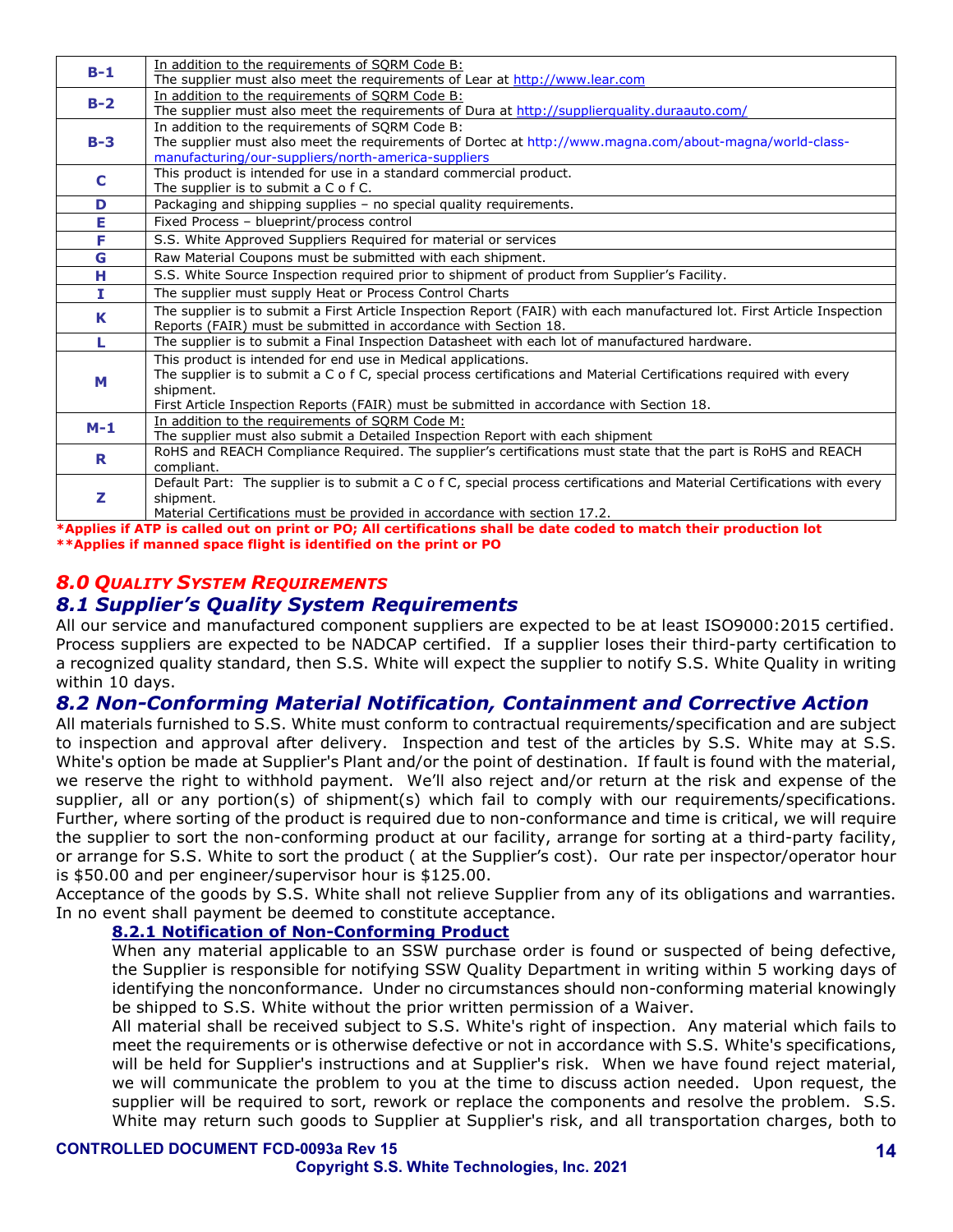and from the original destination as well as any repacking charges, shall be paid by Supplier. At S.S. White's discretion, whole or partial non-conforming orders may be reworked or accepted by S.S. White. Rework charges will be debited from the supplier's invoice. No material so held or returned shall be replaced without a new Purchase Order. In no event shall payment for such material prior to inspection constitute an acceptance thereof; such payment shall be without prejudice to any and all claims that S.S. White may have against Supplier.

If required, a SCAR will be issued requiring your documented corrective actions to permanently resolve that particular issue. A SCAR may also be issued if a historical trend toward a particular fail mode is identified at S.S. White.

#### **8.2.2 Liability**

S.S. White may seek to recover from a supplier any costs resulting from a delivery of nonconforming product. This may include:

- In-house sorting. Charges may be incurred for the amount of time or resources to complete this task.
- Administrative costs
- Costs incurred if the reject is discovered in production or beyond
- Charges imposed by our customer, such as warranty claims or costs associated with a recall campaign including charges to and from the final customer.
- Any other non-conformance related cost

An immediate action plan must be developed to prevent further occurrences of this nature and you may be requested to visit S.S. White or our customer for corrective actions.

#### **8.2.3 Warranty**

The Supplier expressly warrants that all the material and work covered by this Order will conform to the specifications, drawings, samples or other description furnished, adopted or specified by S.S. White, and will be merchantable, of good material and workmanship and free of defects. Supplier expressly warrants that all the material covered by this Order which is the product of Supplier or is in accordance with Supplier's specifications, will be merchantable and fit and sufficient for the purposes intended.

#### **8.2.4 Rejected Material Returned to the Supplier**

All material rejected by S.S. White will, at S.S. White's option, be handled as follows:

(a) A shipping return notice will be made out by S.S. White to instruct return of the material. It will state the quantity, refer to S.S. White's original Purchase Order Number on which the material was purchased, and will give the new Purchase Order Number, if applicable.

(b) S.S. White will debit the Supplier's account for the purchase price, plus packing charges for material being returned, sorting charges, administrative and shipping charges, if applicable, and make a deduction from any open invoices to Supplier.

(c) The material, when received by Supplier, is to be reworked or replaced in accordance with the instructions on the new Purchase Order, if any, which is issued covering this shipment.

(d) The reworked or replaced material, when reshipped to S.S. White, is to be re-shipped referencing both the original and new Purchase Order numbers.

(e) The quantity rejected in no way affects the total shipments required on the initial Purchase Order.

S.S. White will consider the Order closed out upon receipt of the required number of parts, irrespective of whether they have been rejected or not.

#### <span id="page-14-0"></span>*8.3 Deviations*

S.S. White believes engineering part/product control is essential to continued quality and reliability. Accordingly, once a product is qualified for production and released, the Supplier cannot change the part/product, process, and/or location of manufacture without written approval from S.S. White.

S.S. White reserves the right at any time to make changes in drawings and specifications as to any material and/or work covered by Purchase Orders. Supplier shall not commence work in response to such changes until receipt of S.S. White's written authorization thereof. Any difference in price or time for performance resulting from such changes shall be equitably adjusted and the Purchase Order shall be modified in writing accordingly.

#### **Supplier Request for Temporary Product Specification Changes:**

The supplier must contact S.S. White and get a written deviation prior to shipment. A form for this can be found in the Appendix. This will state the maximum quantity or period for which the deviation shall apply. A copy of the signed deviation must be shipped with each shipment of nonconforming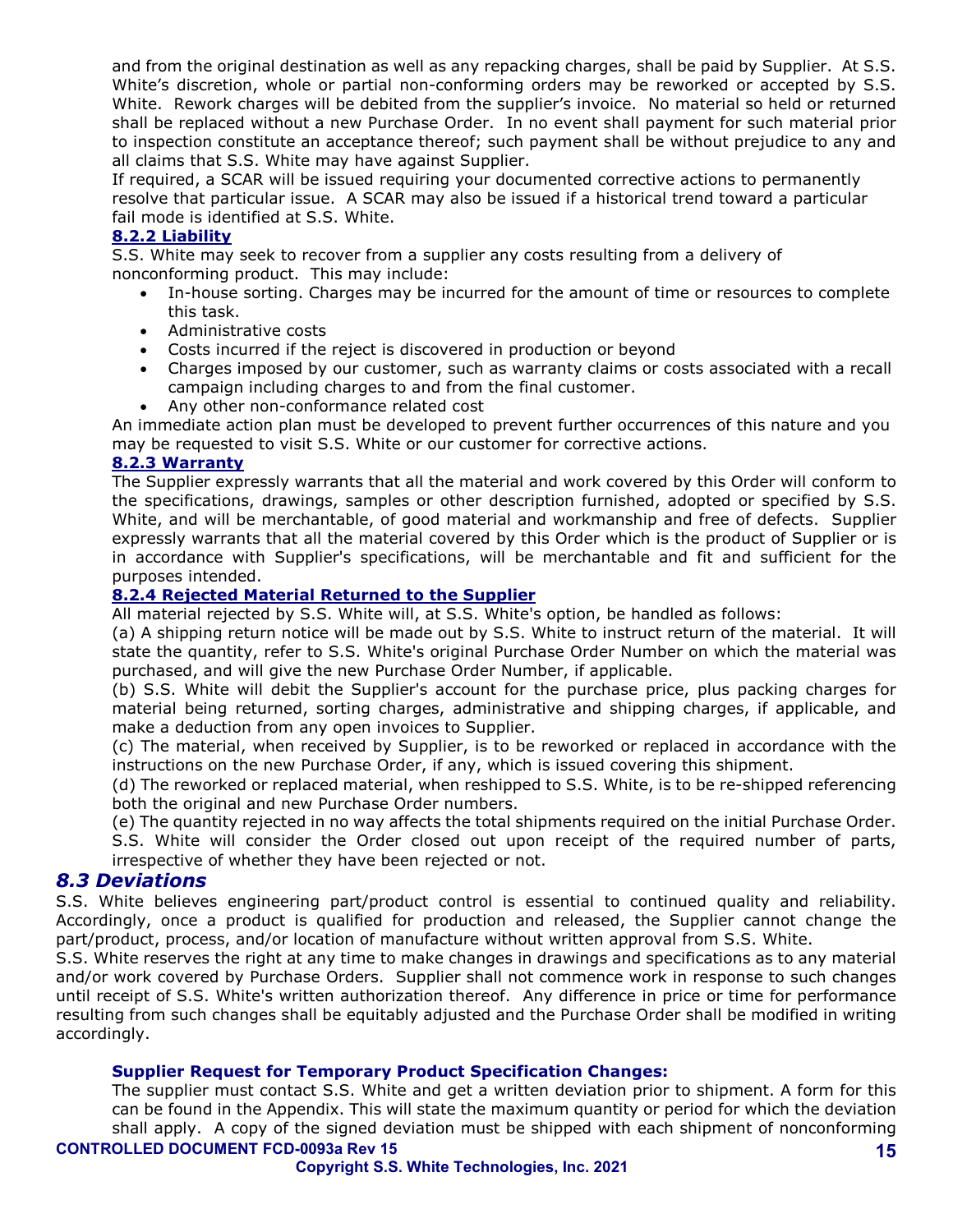product. The Supplier will be fully exposed to all warranty claims and rework or rejects costs for shipments of product that do not conform to specification.

**Supplier Request for Permanent Product Specification Change:**

The intent of this is to provide a method for the Supplier to recommend improvements, document process changes, equipment changes or correct non-conformance. This form is required when changing part design, composition, processing, process location, reliability, specification description, introducing different equipment or at any time the part/product cannot meet the drawing, specification, performance, reliability or any further requirements, and the Supplier request change to same. A form for this can be found in the Appendix.

#### <span id="page-15-0"></span>*8.4 Design Responsibility*

Design responsible suppliers and others, as per agreement, will provide electronic data or paper drawings to represent the latest design level when required. Such data and drawings must be to S.S. White standards and must have acceptable data integrity levels. Pre-production, prototype or sample parts must be properly labeled as "Not for Production Use".

#### <span id="page-15-1"></span>*8.5 Sampling Plan requirements*

Any major or critical dimension that is called out on our print must be inspected 100% regardless of Sampling Plan. Final Inspection Data must be provided with each lot. The Sampling Plan used must be based on ANSI ASO Z1.4, Table 1- General Inspection Level II where C=0 and AOL = 1 at the minimum.

# <span id="page-15-2"></span>*8.6 Sensitive Items*

Items that are of an age-sensitive nature must be received by S.S. White with at least 85% of the useful shelf life of the product still left. Expiration dates must be clearly noted on the material and on the packing slip. Any items that require special storage, such as light or temperature sensitive materials, must be shipped in consideration of this sensitivity and must be very clearly marked.

#### <span id="page-15-3"></span>*8.7 Record Retention Requirements*

Suppliers will maintain accurate records, which show conformance requirements are being met. Documented procedures shall be in place defining responsibilities for record control. At the minimum, the records shall me maintained for at least 7 years in accordance with SOP-0020.

#### <span id="page-15-4"></span>*8.8 Traceability*

Where specified by SQRM Code, components received at S.S. White must contain a unique lot code that is clearly identified on each label and every container. The lot code must be able to trace the product from the receipt of raw material (at supplier) to each processing stage through to the final shipment to S.S. White. Depending on the criticality of the supplied component, traceability identification may be required on each individual part through serialization. If this is required it will be communicated to you through the purchase order.

#### <span id="page-15-5"></span>*8.9 Ozone Depleting Substance Requirements*

S.S. White's Suppliers must comply with the guidelines for using ozone depleting substances per standards set by AIAG Occupational Health and Safety Steering Committee and Aircraft customers.

#### <span id="page-15-6"></span>*8.10 Supplier Management Requirements*

S.S. White's Suppliers have a responsibility to manage their suppliers in much the same way we do. This includes a full flow-down of all the requirements that have been communicated to you. This includes the requirement that Suppliers audit their suppliers. NADCAP Suppliers must be used if no Approved Supplier is called out.

#### <span id="page-15-7"></span>*8.11 Prevention of Counterfeit Parts*

Suppliers must ensure that all product delivered to S.S. White conforms to the counterfeit prevention clause of the AS9100D standard and AS6174.

#### <span id="page-15-8"></span>*9.0 INVOICING REQUIREMENTS*

S.S. White's Suppliers must follow these guidelines in order to avoid delays in payment of outstanding invoices:

- Supplier invoices must be submitted directly to the Accounting Department. Please indicate "Accounts Payable" on the outside of the envelope.
- When mailed, Supplier Invoices must be rendered in duplicate.
- Supplier invoices must reference a valid S.S. White purchase order number
- Supplier payments will be based on pricing as per S.S. White's valid purchase order in effect at time of transfer, for title of goods, if different from invoice price

#### **CONTROLLED DOCUMENT FCD-0093a Rev 15**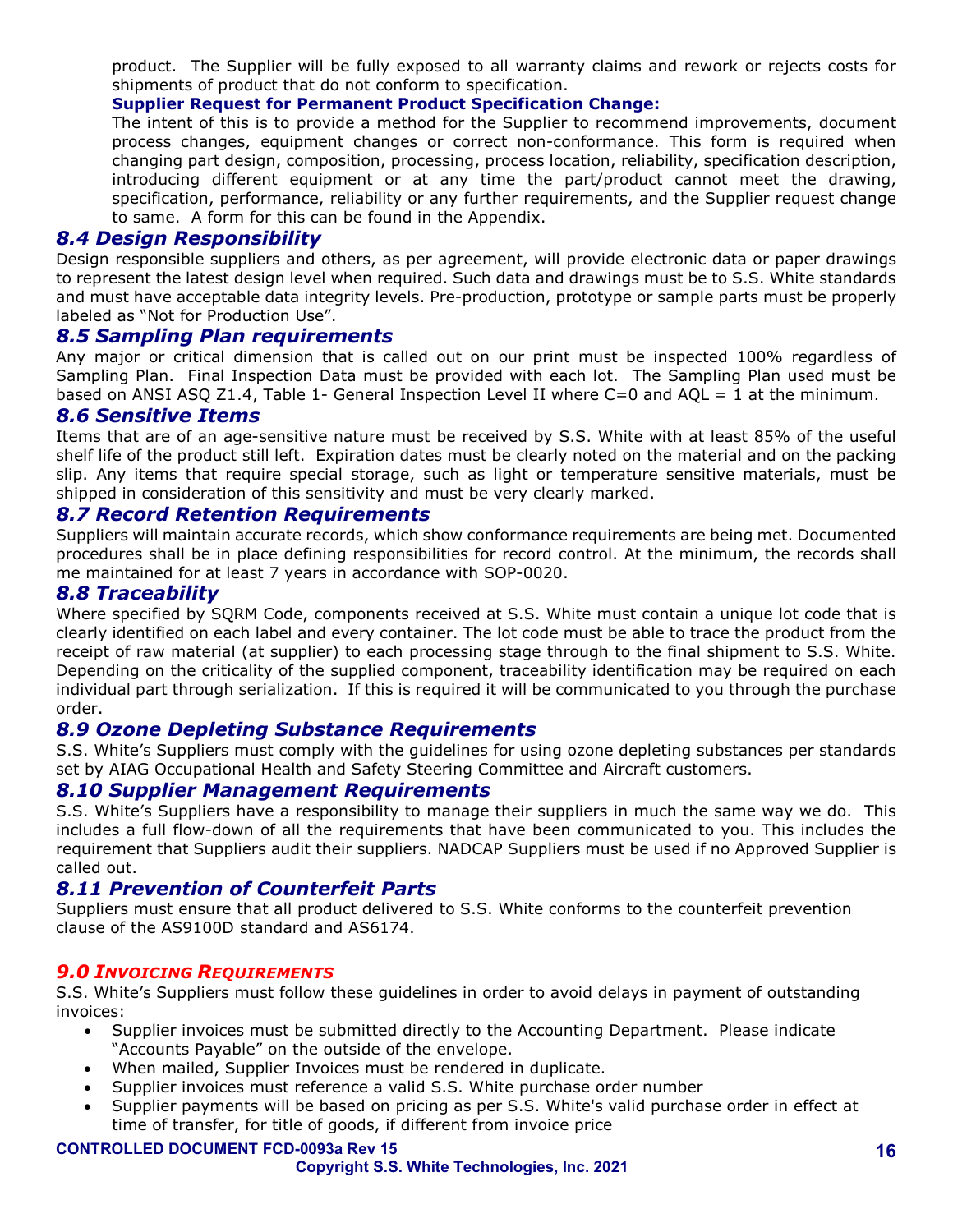- Supplier invoices must contain the Supplier's full name, address , and full remittance address (if different than mailing)
- Suppliers must provide statements of account on a monthly basis, when specifically notified
- All production part purchases must be shipped to S.S. White on a packing slip with a purchase order number clearly identified

Any applicable cash discount period shall date from the receipt of the goods or from the date of the invoice, whichever is later. C.O.D. shipments will not be accepted. Drafts will not be honored.

If price is not stated in this Purchase Order, it is agreed that the goods shall be billed at the price last quoted, or at the prevailing market price, whichever is lower. This Order shall not be filled at a higher price than last quoted or charged without S.S. White's specific written authorization.

# <span id="page-16-0"></span>*10.0 S.S. WHITE CONSIGNED MATERIAL*

Where S.S. White has provided component or finished parts for further processing, the supplier is responsible for the care of the parts while in the Supplier's possession and for the proper packaging and delivery of the parts as they are returned to S.S. White. Should the Supplier damage parts that are owned by S.S. White (except where there is a destructive test requirement and reasonable set-up), the Supplier will be responsible for the cost of the parts as well as delays incurred.

#### <span id="page-16-1"></span>*11.0 S.S. WHITE OWNED TOOLING AND GAUGES*

Unless otherwise agreed in writing, all supplies, materials, facilities, tools, jigs, dies, fixtures, patterns and equipment furnished to the Supplier by S.S. White to perform a purchase order, or for which the Supplier has been reimbursed by S.S. White, shall remain the property of S.S. White. The Supplier shall bear the risk of loss of and damage to such property, normal wear and tear excepted. Such property shall at all times be properly stored and maintained by the Supplier, shall be identified as S.S. White property, shall not be commingled with the property of Supplier or with that of a third person, shall not be moved from Supplier's premises without S.S. White's prior written approval, and shall, upon request of Buyer by Seller, be properly packed and marked in accordance with the requirements of the carrier selected by Buyer to transport such property, or shall upon request of Buyer, be immediately delivered to Buyer by Seller at any location designated by Buyer, in which event, Buyer shall pay to seller the cost of delivery such property to such location. Buyer shall have the right to enter onto Seller's premises at all reasonable times to inspect such property and Seller's records with respect thereto.

In general, the requirements for Supplier's use of S.S. White property include:

- Inspection equipment must be specified in the control plan and be traceable to the inspections performed;
- All inspection/test equipment must be included in a comprehensive calibration program, but not limited to selection criteria based on required accuracy and precision certification conducted prior to initial use and at prescribed intervals. Reaction plans must be in place and followed when a piece of inspection/test equipment is deemed out of calibration
- Supplier is responsible for the proper use, maintenance and calibration of all tooling, testing and inspection equipment
- All equipment must be clearly identified, including part number, revision level, calibration date and have a S.S. White identification number
- Record of maintenance shall be kept by the supplier until such time that the part is no longer considered "active" (part remains "active" until tooling scrap authorization is given in writing or request for return of the tool to S.S. White is made, by S.S. White).
- S.S. White reserves the right to inspect any tooling, testing and/or inspection equipment at the supplier's location.
- Unless otherwise agreed in writing, Supplier, at its expense, shall insure all such items for the reasonable value thereof against loss or damage of any kind. Any such materials not so accounted for or returned, at S.S. White's option, shall be paid for by Supplier.

#### <span id="page-16-2"></span>*11.1 Tooling Payments*

Tooling will be paid for in accordance with the Terms and Conditions of the Tooling purchase order after receipt and approval of the Supplier's PPAP or First Article. Any other payment methods must be negotiated in advance and agreed to in writing. Purchase Orders for tooling will be generated, as well as other documents, and will become part of the legal agreement.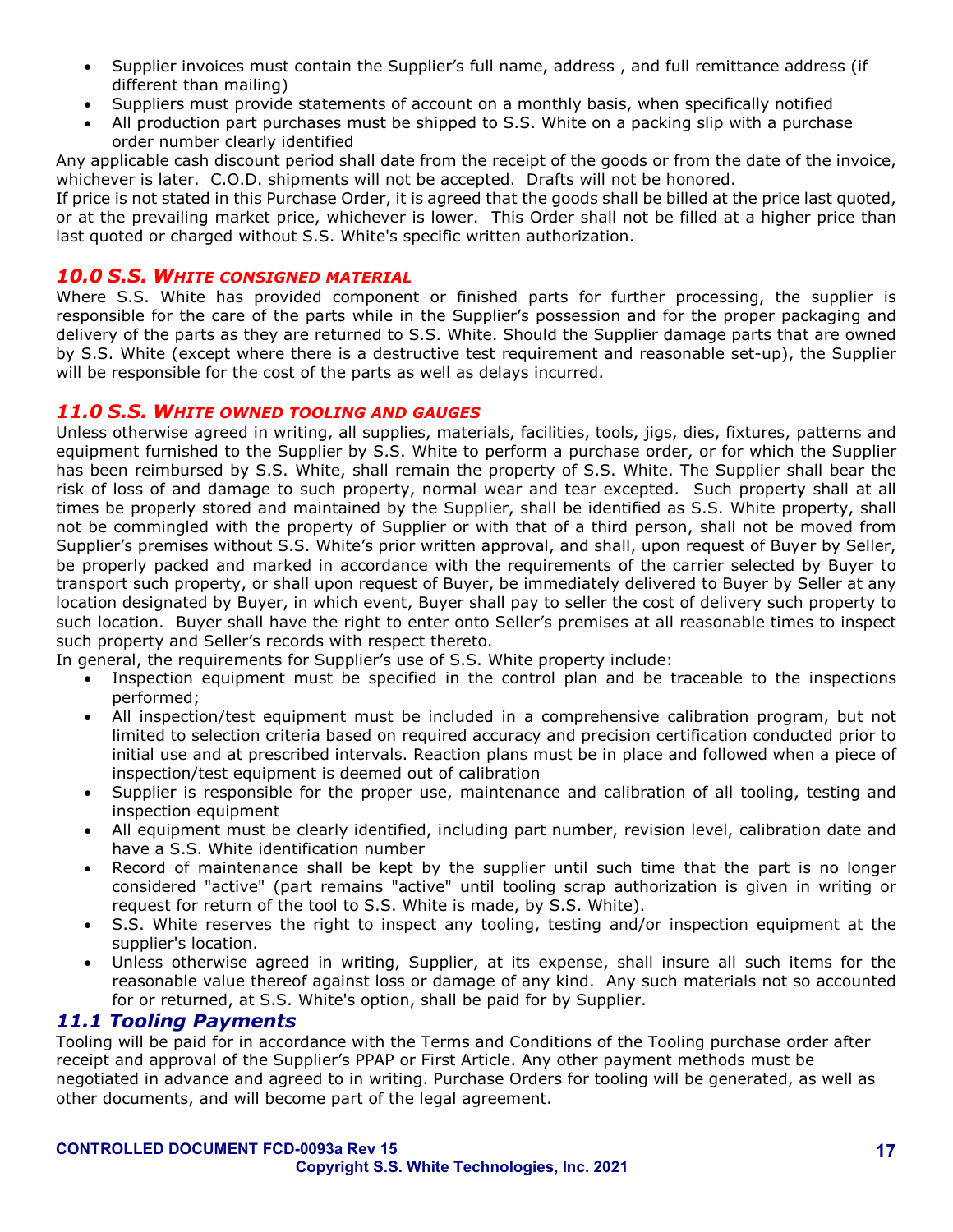Profit on tooling is not allowable, and the selling price of tooling to S.S. White must equal the supplier's cost. Where these tools are manufactured in-house by the supplier, only materials and labor (The cost of direct labor and benefits. Administration costs, overhead cost and profit are not allowable, as these are included in the production piece price. Where these tools have been purchased externally by the supplier, then the invoice cost is the only cost that is recoverable from S.S. White, without any mark-up or profit.

#### <span id="page-17-0"></span>*11.2 Tooling Capacity/Life*

Suppliers are required to submit, with all tooling quotations, expected output capability and tool life expectations.

Unless otherwise agreed, the Supplier at its own expense shall furnish, keep in good condition and replace when necessary all dies, tools, gauges, fixtures and patterns necessary for the production of the material ordered. The cost of changes in the aforementioned items necessary to effect design or specification changes ordered by S.S. White shall be paid for by S.S. White. S.S. White shall have the option, however, to take possession of and title to any dies, tools, gauges, fixtures and patterns that are special for the production of the material covered by Orders and shall pay to Supplier the unamortized cost thereof; provided, however, that this option shall not apply if the material hereby ordered is the standard product of Supplier or if a substantial quantity of like material is being sold by Supplier to others.

#### <span id="page-17-1"></span>*11.3 Tool Transfers*

Suppliers must obtain prior written approval from the S.S. White buyer in order to relocate any tooling, which is owned by S.S. White or our customers. This includes internal transfers from one supplier location to another, movement to a supplier's Sub-Contractor, or movement from the incumbent supplier to an alternate source that has been selected by S.S. White. New PPAP's or First Articles will be required when this takes place. Failure to comply will expose the supplier to any liabilities associated with tooling defects, and any premiums resulting from line shortages.

#### <span id="page-17-2"></span>*11.4 Bailee Bonds or Agreement*

A Bailee Bond serves a critical purpose in our relationship. This document is provided to the supplier and acknowledges:

- \* The supplier has S.S. White property in its possession
- \* Covers the care and use of such property while it is at the supplier
- Establishes the legal ownership of property given to the supplier by S.S. White

Upon receipt of the Bailee Bond, the supplier is required to complete the documentation as outlined in the Bailee Bond: sign, date and have the Bailee Bond witnessed; and return the completed Bailee Bond to the attention of the Quality Department of S.S. White.

#### <span id="page-17-3"></span>*12.0 RIGHT OF ENTRY*

When required, S.S. White, S.S. White's customers, or regulatory agencies shall be afforded the right to enter the Supplier facility for the purposes of periodic or unscheduled facility, system, process and/or material inspection. This may include verifying at the supplier's premises that the product or services supplied to S.S. White conform to specified requirements. All documents will be the Supplier's responsibility to maintain and be available upon request.

#### <span id="page-17-4"></span>*13.0 PRECEDENCE*

If conflicts arise between this Supplier Quality Requirements Manual, S.S. White purchase order and/or engineering drawing/specifications, specifications, or other applicable documents, the Supplier must inform S.S. White of the conflict through the appropriate purchasing contact.

#### <span id="page-17-5"></span>*14.0 TERMINATION*

S.S. White may terminate this Purchase Order for its convenience, in whole or in part, by written or facsimile notice at any time. If this Purchase Order is terminated for convenience, any claim of Supplier shall be settled on the basis of reasonable costs it has incurred in the performance of this Order, with no allowance for loss of profit.

S.S. White reserves the right to cancel all or any part of the undelivered portion of this Order if (i) Supplier does not make deliveries as specified, time being of the essence of this Order, or if (ii) Supplier breaches any of the terms hereof including, without limitation, the warranties of Supplier.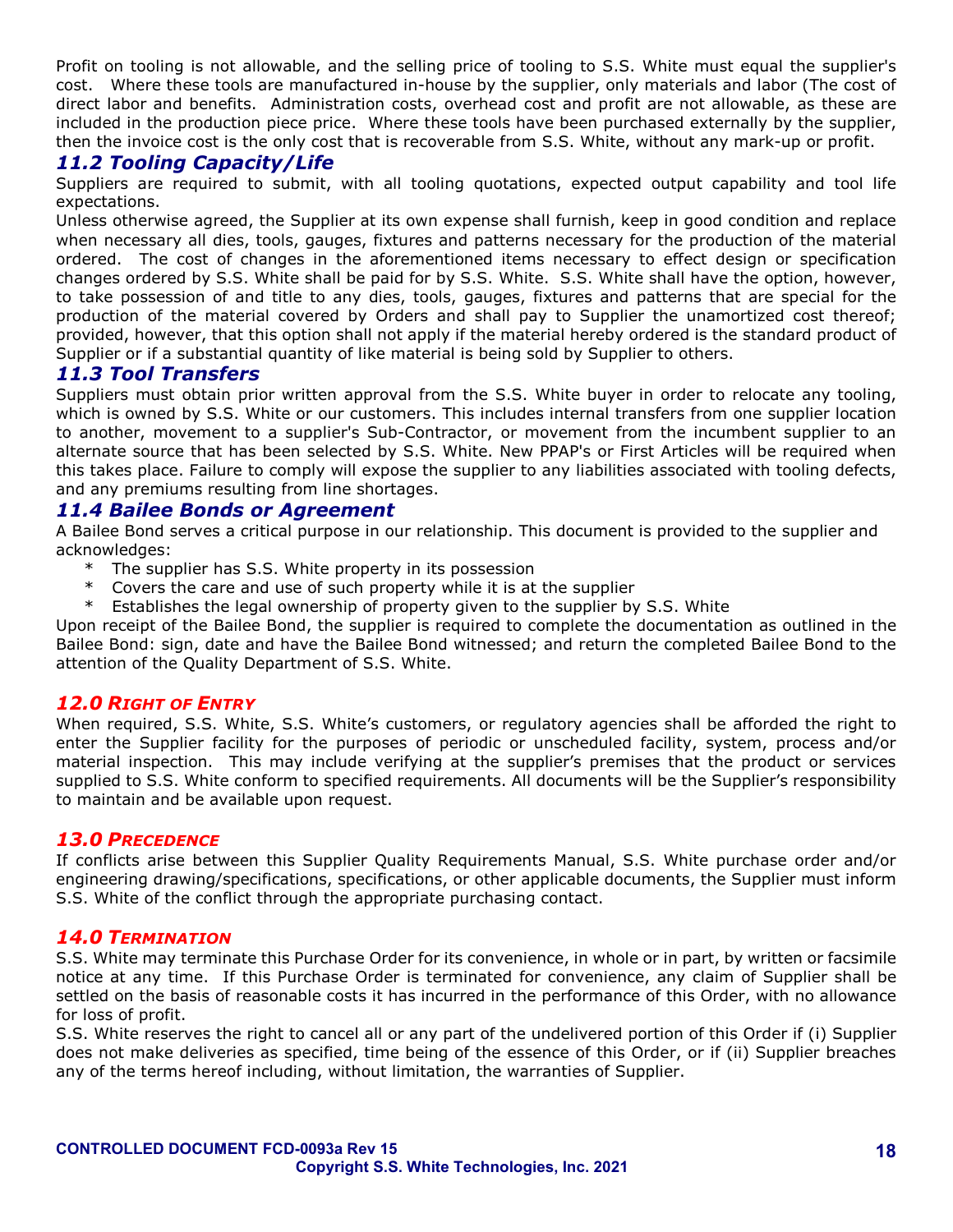# <span id="page-18-0"></span>*14.1 Obsolescence Claims*

When a Production Part for which open Purchase Orders exist is discontinued or cancelled, the supplier may have an obsolescence claim based on S.S. White release authorizations. S.S. White will seek to minimize the cost of the cancellation and will expect the cooperation of the supplier. If this occurs, please contact S.S. White purchasing immediately for direction.

#### <span id="page-18-1"></span>*14.2 Insolvency*

S.S. White may cancel an Order in the event of the happening or any of the following: insolvency of the Supplier; the filing of a voluntary petition in bankruptcy; the filing of an involuntary petition to have Supplier declared bankrupt, provided it is not vacated without thirty (30) days from the date of filing; the appointment of a Receiver or Trustee for Supplier, provided such appointment is not vacated without thirty (30) days from the date of such appointment; or the execution by Supplier of an assignment for the benefit of creditors.

#### <span id="page-18-2"></span>*15.0 SUPPLIER SCORING*

As a part of our continuous improvement efforts, S.S. White has a system to monitor, measure and report supplier performance. The rating is based on Quality, overdue SCARs and Delivery. Scores will be shared with Suppliers in a scorecard delivered quarterly. Low scores require Supplier Corrective Action as indicated in 16.1.

#### <span id="page-18-3"></span>*16.0 CORRECTIVE ACTION REQUIREMENTS*

#### <span id="page-18-4"></span>*16.1 Supplier Corrective Action Report*

It is essential that corrective action be *immediately* taken by the Supplier when any non-conformance is identified at S.S. White or any of its customers. When this occurs, S.S. White Quality or Engineering will inform the Supplier of the non-conformance by sending a copy of the Non-conforming Material Report (NCMR) and by sending a SCAR. This system is designed to prevent the use of suspect and/or nonconforming purchased material. Purchased components found to be nonconforming through either line rejections, testing failures, failed inspection results, S.S. White Customer concerns or returns, or obsolete material will generate a NCMR. The Supplier must submit in writing a description of how the containment has been initiated and communication of the initial root cause analysis and short-term activity plan within five (*5) working days*: The final Corrective Action Report must include a full problem description; complete containment actions; Root cause analysis; Permanent corrective action; Implementation timing; Verification with data and Prevention activity. S.S. White may call Suppliers in to an Incoming Quality (IQ) Meeting. This is a meeting to review the SCAR and other quality / delivery issues with a supplier and all of the applicable group of S.S. White employees.

Non-Conforming Material Reports are handled through the following procedure:

Where the Non-conforming material has generated chargebacks to the Supplier, it will be indicated on NCMR's. Charges that could be applied to a quality concern are as follows:

- \* S.S. White sort of supplier product on production line until certified stock arrives<br>\* Production line shutdown
- Production line shutdown
- \* Finished product sort and/or scrap of material
- \* Any material transfer of nonconforming supplier product
- \* Quality Department time for problem investigation
- \* Testing if required<br>\* Any sort/rowerk ch
- Any sort/rework charges incurred by S.S. White at its customer assembly plants
- \* Related transportation expenses

#### <span id="page-18-6"></span><span id="page-18-5"></span>*17.0 CERTIFICATION REQUIREMENTS 17.1 Certificate of Conformance (C of C) Requirements*

As evidence that our suppliers are checking critical characteristics of the part on an ongoing basis, S.S. White will likely require periodic certifications. These certifications will be required every shipment. The determination as to when certifications are required is dependent on the SQRM Code, part makeup and criticality of the component. The format of all certifications must include, at the minimum:

- Name of the supplier
- Address of the supplier
- S.S. White's part number and revision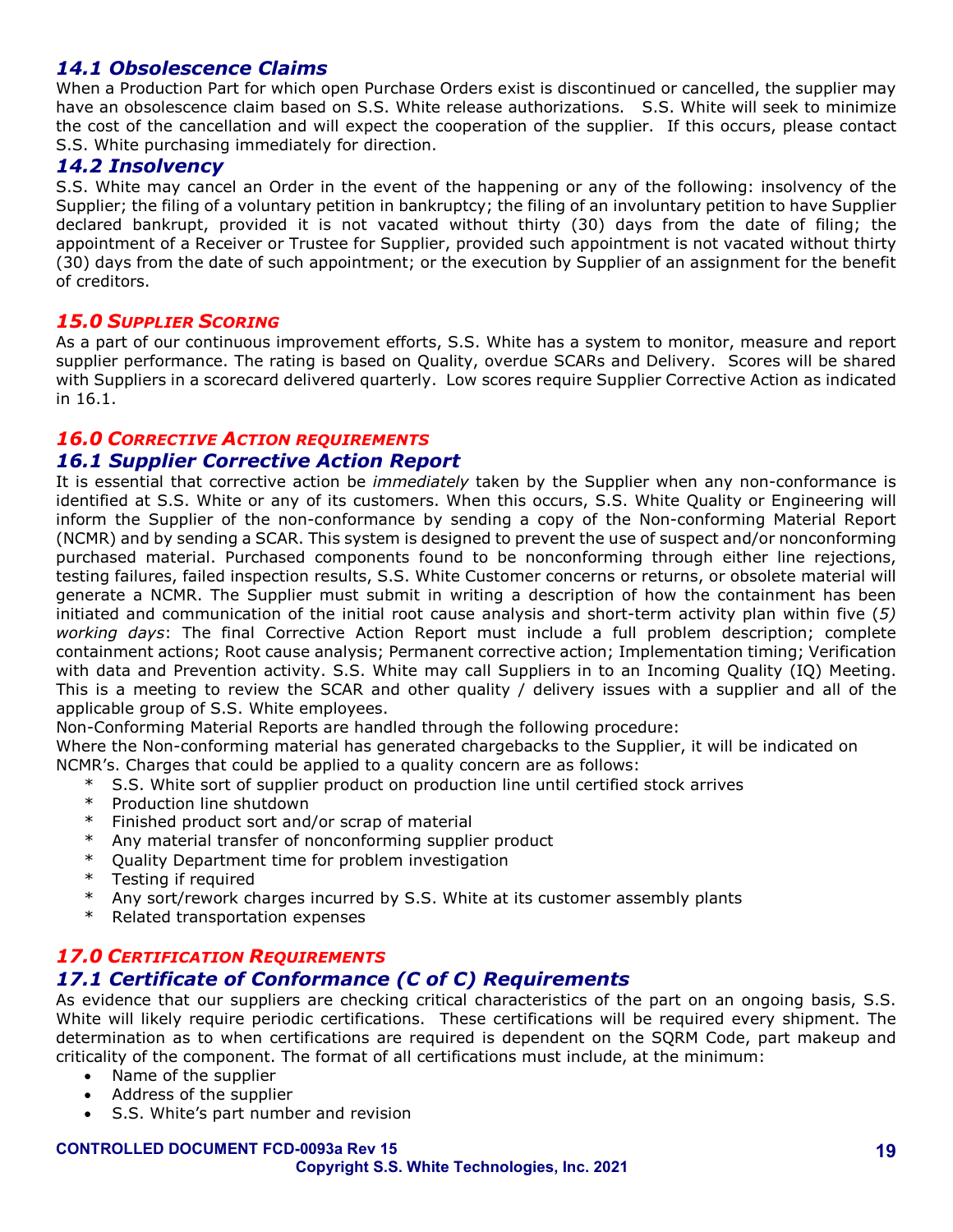- S.S. White Purchase Order #
- SORM Code
- Shipment quantity
- All applicable specifications
- Certification statement
- Actual Signature over printed name and title of the Supplier's authorized quality representative A template is available in Appendix 4.

For Aircraft parts, C of C must identify any ozone depleting substances that are utilized to manufacture the hardware. Otherwise, state that parts are free from any ozone depleting substances.

# <span id="page-19-0"></span>*17.2 Raw Material Certification Requirements*

At a minimum, all raw material/chemical analysis certifications shall contain the following:

- The name of the company that furnished the raw material
- Material description, name or designation, including, as applicable, size or weight, alloy, type, class, grade or condition,
- Lot, batch or heat number, and
- The applicable specification and revision to which the material complies.

#### **17.2.1 Ferrous and Non-Ferrous Metallic Materials**

In addition to the requirements above, when the material furnished or used to fabricate products, is Ferrous and Non-Ferrous Metallic Material, the raw material certification/chemical analysis shall contain the following:

- Actual test results obtained from the lot or heat of material for chemical composition.
- Actual test results obtained from the lot or heat of material for physical properties as required by the applicable material specification or Contract.

#### **17.2.2 Non-Metallic Materials**

The Test Report, issued by the manufacturer of the material, shall show:

- The specification and revision to which the material conforms,
- The lot/batch number (if applicable),
- The date manufactured and shelf life/expiration date (if applicable),
- Any other technical data (material test results, composition, chemical or physical properties, etc.) required by the applicable material specification or Contract.

#### **17.2.3 Country of Melt Requirements**

Where SQRM Codes A, M, M-1 and Z apply, Material Certifications for metallic (both ferrous and non-ferrous metal/alloy) materials shall explicitly state the country in which the raw material was melted. Alternatively, the supplier's Certificate of Conformance may state the country of melt provided that traceability has been maintained to the mill at which the raw material was melted. Upon request, suppliers who have elected to specify country of melt on their Certificate of Conformance shall produce documentation to substantiate country of melt at no additional cost to S.S. White Technologies, Inc., its subsidiaries or lessees.

#### **17.2.4 Conflict Materials**

S.S. White does not accept the use of "conflict materials" in our products. Any supplier who manufactures components containing tin (Sn), tantalum (Ta), tungsten (W), gold (Au) and cobalt (Co)- identified through material declarations required for each product – is required to have a similar policy. Suppliers who provide materials with these metals are required to demonstrate that the materials are not derived from or sourced from mines in the conflict areas of the Democratic Republic of the Congo (DRC), or illegally taxed on trade routes, either of which are controlled by non-government military groups, or unlawful military factions. Trade routes not determined to be "conflict free" include direct exports from the DRC, as well as exports through Rwanda, Uganda, Burundi, Tanzania and Kenya (countries of whom the U.N. Security Council note are global export routes for DRC-mined materials).

#### <span id="page-19-1"></span>*18.0 FAIR INSTRUCTIONS*

All FAIR's must be submitted in AS9102 format. They must accompany the first delivery of any part number to S.S. White Technologies, Inc. and must be submitted with the First Article Unit identified. All First Article Inspections shall be performed in accordance with the requirements of AS9102.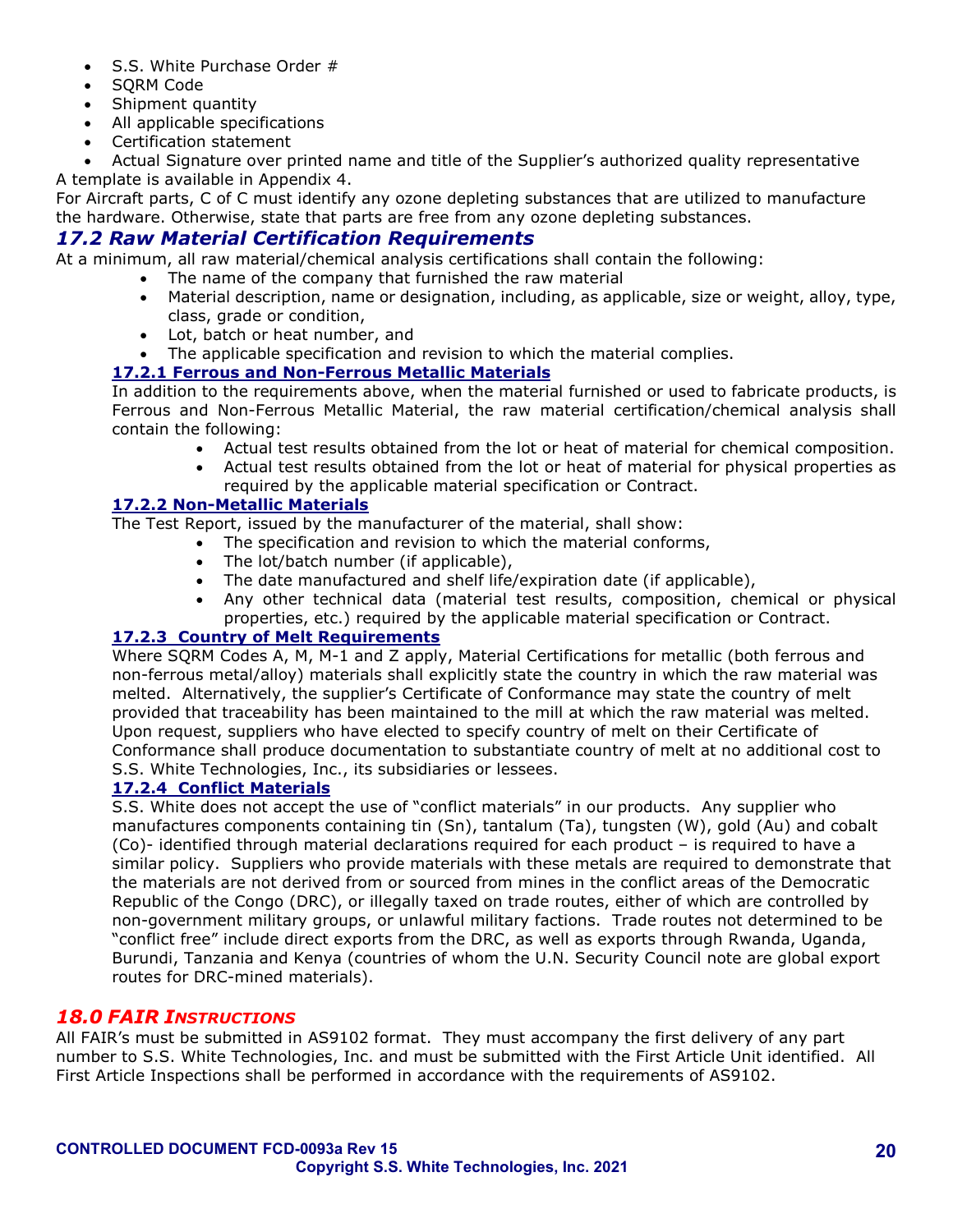#### <span id="page-20-0"></span>*19.0 AUTOMOTIVE REQUIREMENTS*

#### <span id="page-20-1"></span>*19.1 PPAP Submission Packages*

Where applicable by SQRM Code, the supplier must provide S.S. White with a sample part submission package BEFORE beginning production. The Quality department will review this package, and will give approval to fill orders. The AIAG PPAP standard format at the requested PPAP level must be used for this submission package. If a PPAP level is not indicated, the default level is 3.

#### <span id="page-20-2"></span>*20.0 LEGAL REQUIREMENTS*

#### <span id="page-20-3"></span>*20.1 Remedies*

The remedies herein reserved shall be cumulative, and additional to any other or further remedies provided in law or equity. No waiver of a breach of any provision of this Purchase Order shall constitute a waiver of any other breach, or of such provisions.

#### <span id="page-20-4"></span>*20.2 Insurance*

If Purchase Orders cover the performance of labor for S.S. White, Supplier agrees to indemnify and protect S.S. White against all liabilities, claims or demands for injuries or damages to any person or property growing out of the performance of Purchase Orders. Supplier further agrees to furnish upon S.S. White's request an insurance carrier's Certificate showing that Supplier has adequate Worker's Compensation, Public Liability and Property Damage insurance coverage. Said Certificate must set forth the amount of coverage, number of policy and date of expiration. If Supplier is a self-insurer, the Certificate of the Department of Labor and Industry of the state in which said labor is to be performed must be furnished by such Department directly to S.S. White.

#### <span id="page-20-5"></span>*20.3 Compliance with Federal, State and Local Laws*

Supplier warrants that in the performance of Purchase Orders, it has complied with or will comply with all applicable Federal, State, and Local Laws, and ordinances and all lawful orders, rules and regulations thereunder, including but not by way of limitation, the applicable provisions of the Fair Labor Standards Act of l948 as amended (29 U.S.C. Sec. 201-219), the Walsh-Healey Public Contracts Act as amended (41 U.S.C. Sec. 35-45), the Eight-Hour Law of 1912 as amended (40 U.S.C. Sec. 324-326), and all lawful rules and regulations thereunder. Supplier agrees that this warranty may be considered as the written assurance contemplated by the Fair Labor Standards Act of 1948 as amended that all items delivered hereunder were produced in compliance with said Act.

#### <span id="page-20-6"></span>*20.4 Construction*

The validity, interpretation and performance of Purchase Orders shall be governed by the law of New Jersey.

#### <span id="page-20-7"></span>*20.5 Assignment*

Purchase Orders shall not be assignable by Supplier without prior written consent of S.S. White.

#### <span id="page-20-8"></span>*20.6 Alteration of Terms*

None of the terms, conditions, quantities, delivery dates, prices or specifications contained in Purchase Orders may be added to, modified, superseded or otherwise altered except by a written instrument signed by an authorized representative of S.S. White and delivered by S.S. White to Supplier, and each shipment received by S.S. White from Supplier shall be deemed to be only upon the terms and conditions contained in this Purchase Order, notwithstanding any terms and conditions that may be contained in any acknowledgement, invoice or other form of Supplier and notwithstanding S.S. White's act of accepting or paying for any shipment or similar act of S.S. White.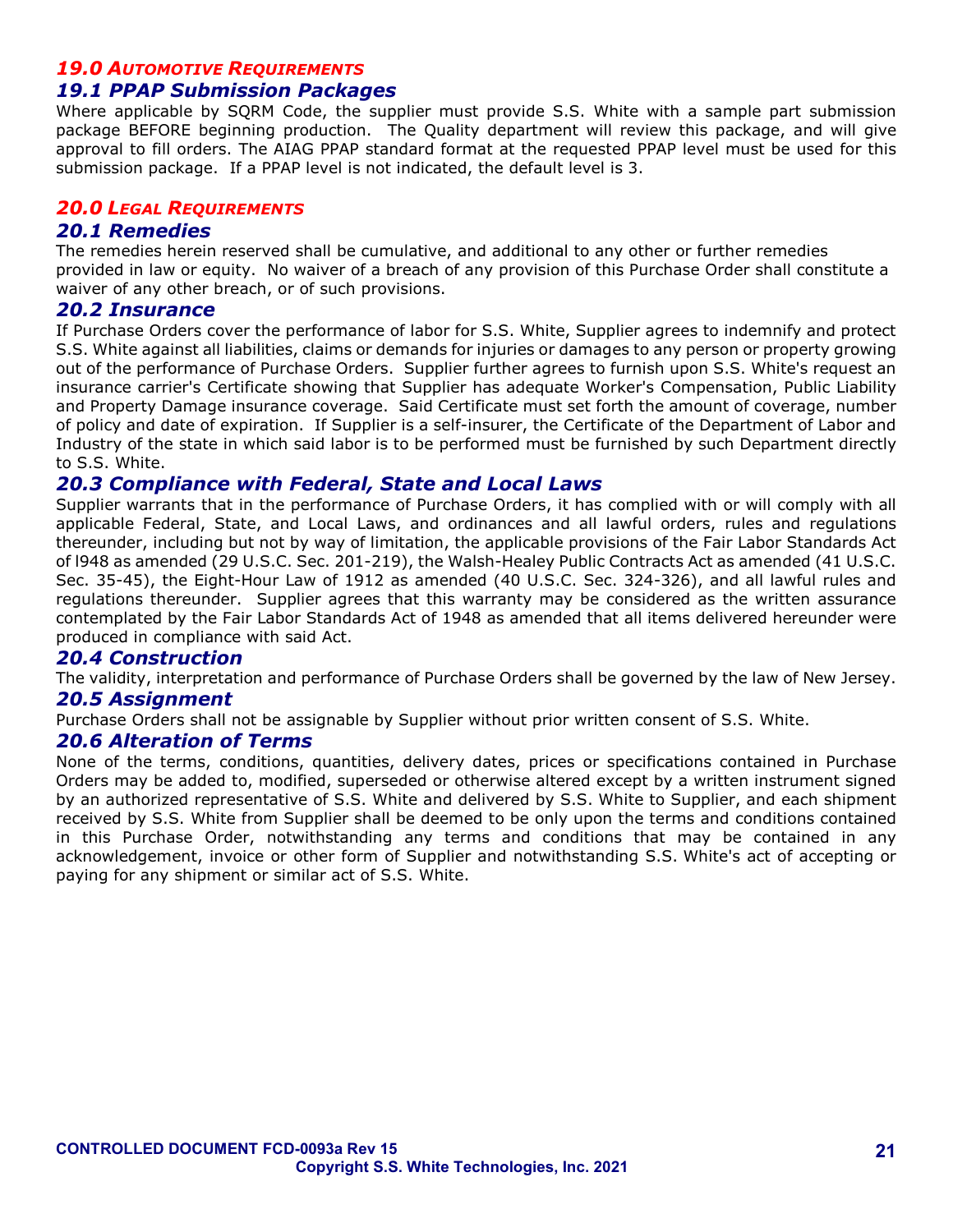### <span id="page-21-0"></span>*APPENDIX 1: DEFINITIONS AND ACRONYMS*

Active Part - An active part is one currently being supplied to the customer for original equipment or service applications. The part remains active until tooling scrap authorization is given by the customer activity. For parts with no customer-owned tooling or situations where multiple parts are made from the same tool, written confirmation from the customer Purchasing activity is required to deactivate a part.

*AIAG* – Automotive Industry Action Group ; The AIAG guidelines are available through the Automotive Industry Action Group in Detroit, MI. Phone: (810) 358-3003 or Fax: (810) 358-3253.

*Approved Material* – Approved Materials are materials governed by either industry standard specifications (e.g., SAE, ISO) or by customer specifications.

Assessment – An evaluation process including a document review, an on-site audit and an analysis and report. Customers may also include a self-assessment, internal audit results and other materials.

*Audit* – An onsite verification activity used to determine the effective implementation of a supplier's documented quality system.

*Capability* – Capability is the total range of inherent variation in a stable process. It is determined using data from control charts. The control charts shall indicate stability before capability calculations can be made. Histograms are to be used to examine the distribution pattern of individual values and verify a normal distribution. When analysis indicates a stable process and a normal distribution, the indices Cp and CpK can be calculated. If analysis indicated a non-normal distribution, advanced statistical tools such as PPM analysis, will be required to determine capability. If control charts show the process to be non-stable, the index Ppk can be calculated.

*Corrective Action Plan* – A Corrective Action Plan is a plan for correcting a process or part quality issue. *Critical Component* - Components that meet any of the following criteria: \* Components that are critical to maintaining system function and/or safety aspects \* Components attaching to customer systems \* Components with safety requirements  $*$  Are shipped direct to S.S. White's Customer  $*$  Involve new technology  $*$  Are a new design  $*$ Involve high product/process complexity \* Strategically important (may be classed as Critical)

**First Article Inspection (FAI)**- A complete, independent, and documented physical and functional inspection process to verify that prescribed production methods have produced an acceptable item as specified by engineering drawings, planning, purchase order, engineering specifications, and/or other applicable design documents as defined in AS9102 most current revision.

**First Article Inspection Report (FAIR)**- The forms and package of documentation for a part number or assembly, including FAI results, as defined in AS9102 most current revision.

*Gage Repeatability and Reproducibility (GR&R)-* GR&R is a gage variation study. It is important to understand how much of the allowable specification tolerance is being used up by gage variation. GR&R is required for all gages controlling key part/product characteristics (KPC) or key process control characteristics (KCCS.S. White's GR&R acceptance standards are less than ten percent. Ten to thirty percent GR&R is conditional, based on the characteristic and process capability, and requires a corrective action plan. A GR&R should be completed on an annual basis or as needed if there is a change in the part/product or process. Use of the long form is strongly encouraged.

*JIT*: Just in time delivery

*Key Characteristics-* Key characteristics are parts/products or process characteristics whose variation has the greatest effect on fit, performance, reliability and service life. Key part characteristics (identified on the S.S. White print by "C" and "M"), are based on customer feedback, part/product history, risk assessment, etc. Key process characteristics shall be the top three Risk Priority Numbers (RPN) from Supplier's Failure Mode and Effects Analysis (FMEA).

*Nonconformance* – Nonconformance is product or material that does not conform to the customer requirements or specifications.

**Parts per Million (PPM)** – PPM is a way of stating the performance of a process in the terms of actual or projected defective material. PPM data can be used to indicate area variation requiring attention.

*Procedures* – Documented processes that are used when work affects more than one function or department of an organization.

*Quality Manual* – Quality Manual is the supplier's document that describes the elements of the quality system used to assure customer requirements, needs, and expectations are met. Quality manuals shall include responsibilities and authorities for each element of the quality system.

*Repair* – Action taken on nonconforming product so that the product will fulfill the intended usage although the product may not conform to the original requirements.

*Rework* – Action taken on nonconforming product so that it will meet the specified requirements.

Tooling – Includes Production equipment, tools, dies, perishable tools, fixtures.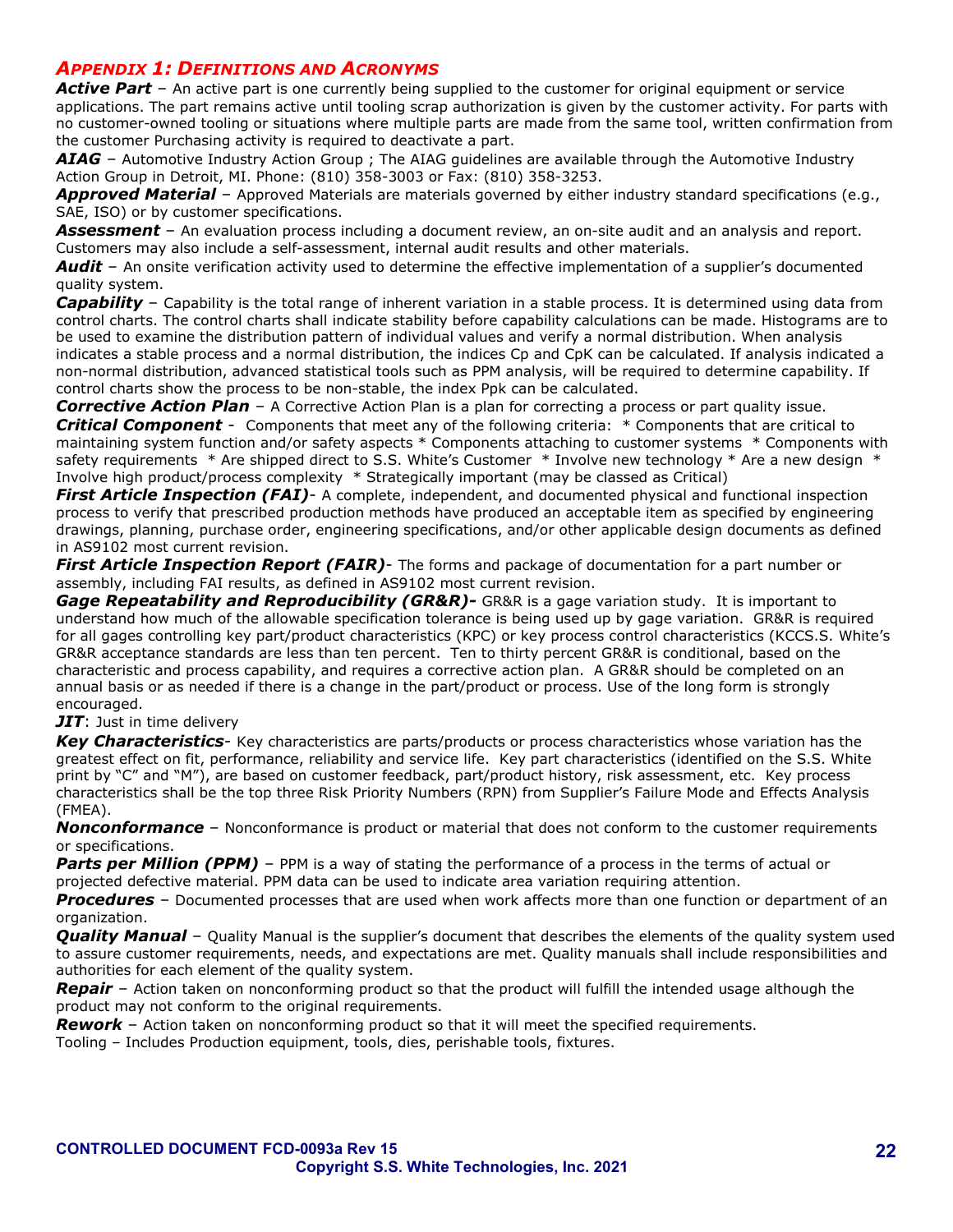

8300 Sheen Drive, St. Petersburg, FL (727) 626-2800 FAX (727) 626-2800

# <span id="page-22-0"></span>*APPENDIX 2: SUPPLIER DEVIATION REQUEST*

| Lot #: _________ Lot Size: _______________________Quantity Being Waived: _________ |       |                     |
|------------------------------------------------------------------------------------|-------|---------------------|
| <b>Description of Nonconformance:</b>                                              |       |                     |
|                                                                                    |       |                     |
|                                                                                    |       |                     |
|                                                                                    |       |                     |
| <b>Root Cause:</b>                                                                 |       |                     |
|                                                                                    |       |                     |
|                                                                                    |       |                     |
|                                                                                    |       |                     |
| <b>Signature over Printed Name</b>                                                 |       | Date                |
| To be filled out by S.S. White:                                                    |       |                     |
| <b>Disposition:</b>                                                                |       | <b>Valid until:</b> |
| <b>Remarks:</b>                                                                    |       |                     |
|                                                                                    |       |                     |
| <b>Quality Engineer:</b>                                                           | Date: |                     |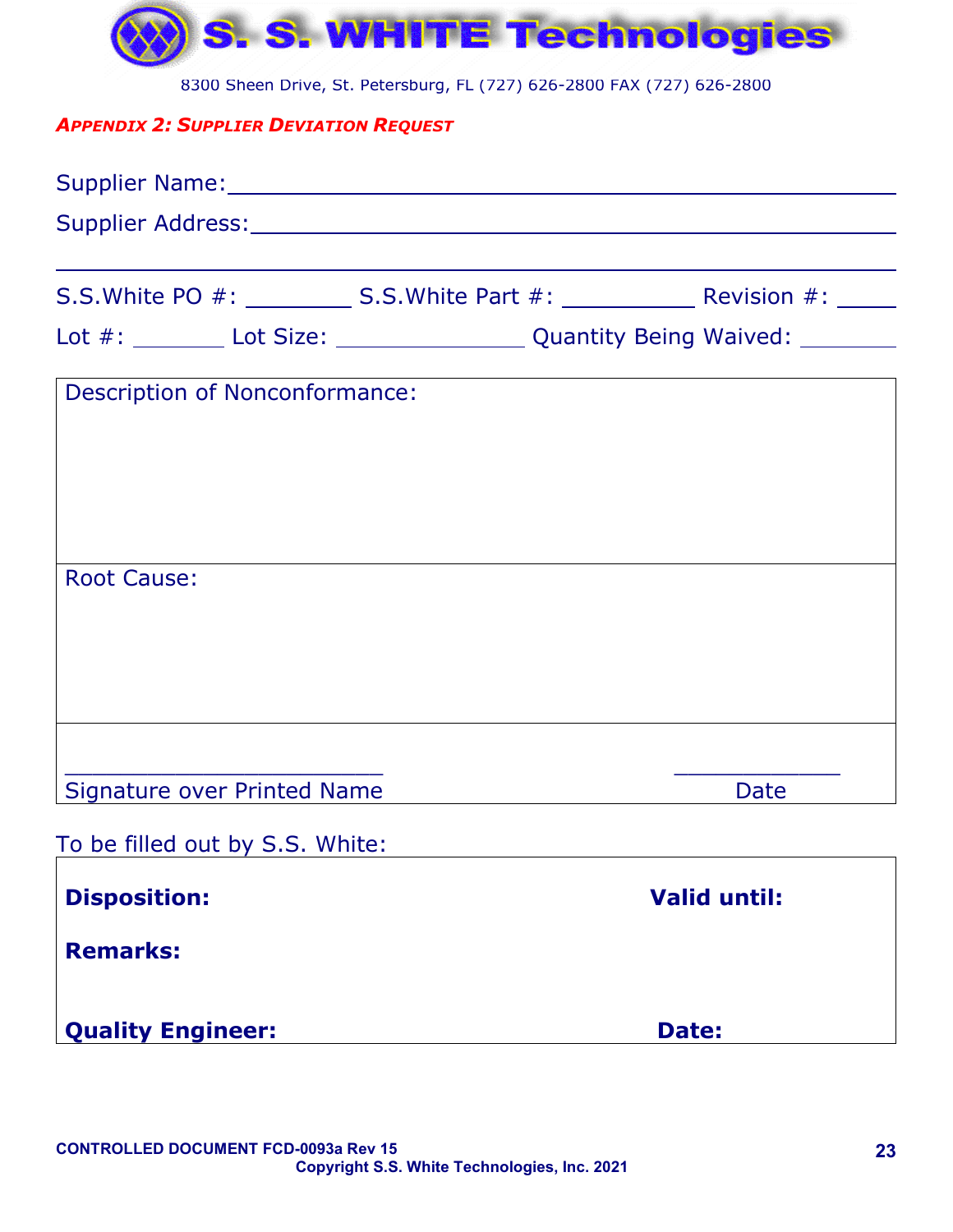

# <span id="page-23-0"></span>**8300 Sheen Drive, St. Petersburg, FL (727) 626-2800 FAX (727) 626-2800** *APPENDIX 3: SUPPLIER ENGINEERING CHANGE REQUEST*

| Supplier Name: Mannell Management of the Management of the Management of the United States |                                                                |  |  |  |  |
|--------------------------------------------------------------------------------------------|----------------------------------------------------------------|--|--|--|--|
| Supplier Address: Value of the Supplier Address:                                           |                                                                |  |  |  |  |
|                                                                                            | S.S. White PO #: S.S. White Part #: Revision #: ______________ |  |  |  |  |
| Description of Change:                                                                     |                                                                |  |  |  |  |
|                                                                                            |                                                                |  |  |  |  |
|                                                                                            |                                                                |  |  |  |  |
| <b>Reason for Change:</b>                                                                  |                                                                |  |  |  |  |
|                                                                                            |                                                                |  |  |  |  |

\_\_\_\_\_\_\_\_\_\_\_\_\_\_\_\_\_\_\_\_\_\_\_ \_\_\_\_\_\_\_\_\_\_\_ Signature over Printed Name Date Date

# To be filled up by S.S. White Technologies:

|       | ECR #:     |
|-------|------------|
|       | $ECO \#$ : |
| Date: |            |
| Date: |            |
| Date: |            |
|       |            |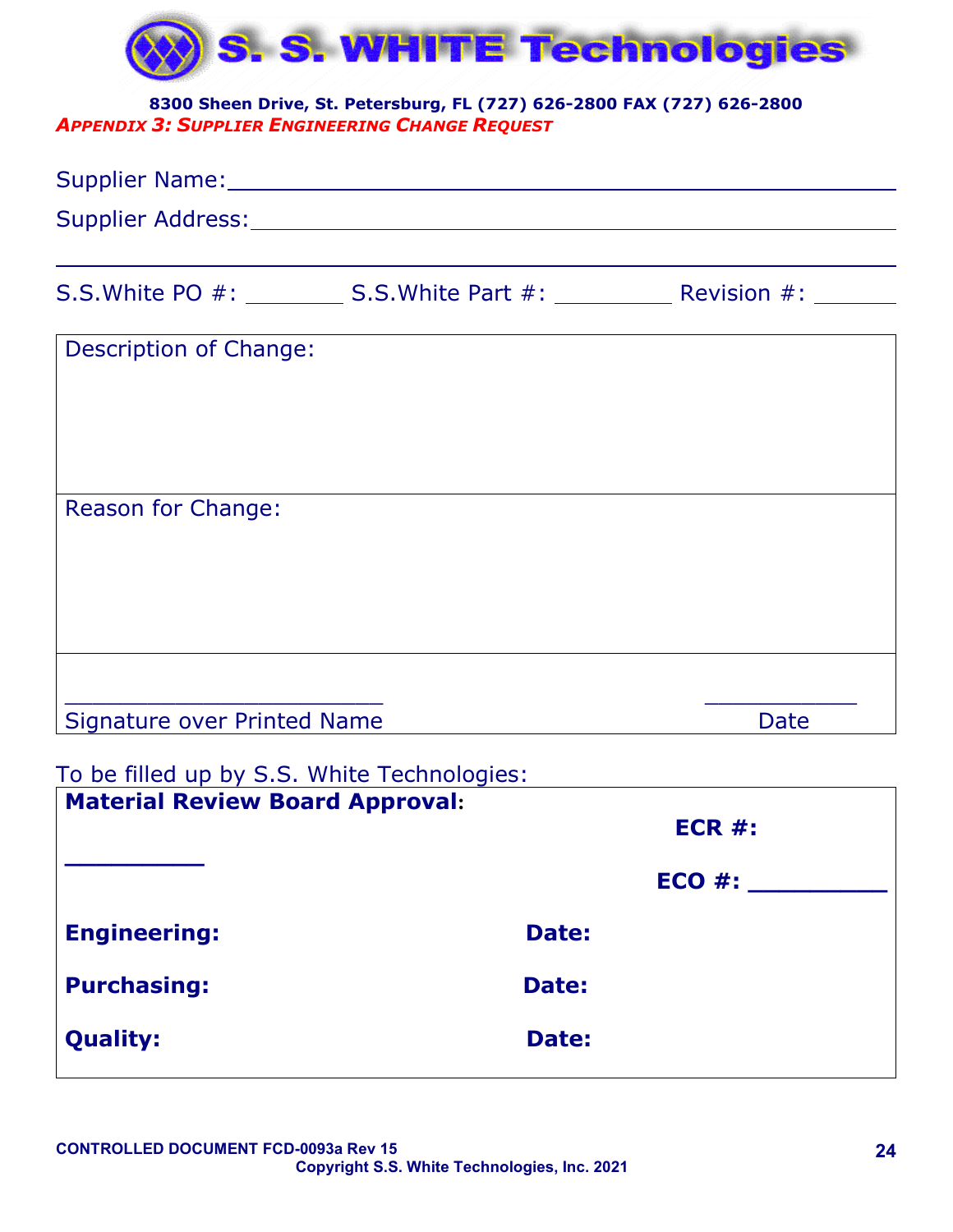

#### <span id="page-24-0"></span>**8300 Sheen Drive, St. Petersburg, FL (727) 626-2800 FAX (727) 626-2800** *APPENDIX 4: SUPPLIER'S CERTIFICATE OF COMPLIANCE*

|                           | <b>Supplier Name:</b><br><b>Supplier Address:</b>                    |                                                                                                                                                                            |                              |                                                                                                                                                                                                                                                                                                                                                                                                                                                                           |                                       |                           |
|---------------------------|----------------------------------------------------------------------|----------------------------------------------------------------------------------------------------------------------------------------------------------------------------|------------------------------|---------------------------------------------------------------------------------------------------------------------------------------------------------------------------------------------------------------------------------------------------------------------------------------------------------------------------------------------------------------------------------------------------------------------------------------------------------------------------|---------------------------------------|---------------------------|
|                           | S.S. White Part #:                                                   |                                                                                                                                                                            | <b>Revision #:</b>           | <b>SQRM Code:</b>                                                                                                                                                                                                                                                                                                                                                                                                                                                         |                                       |                           |
| <b>S.S. White P.O. #:</b> |                                                                      |                                                                                                                                                                            | Lot #:                       | <b>Hardness (Rc):</b><br><b>Qty Left in Stock:</b>                                                                                                                                                                                                                                                                                                                                                                                                                        |                                       |                           |
|                           | <b>Shipment Qty:</b>                                                 |                                                                                                                                                                            | <b>Initial Qty Produced:</b> |                                                                                                                                                                                                                                                                                                                                                                                                                                                                           |                                       |                           |
|                           |                                                                      | Initial Shipment, Applicable certifications attached.                                                                                                                      |                              |                                                                                                                                                                                                                                                                                                                                                                                                                                                                           |                                       |                           |
| Date of<br><b>Cert</b>    | <b>Material/Special Process</b><br><b>Specification and Revision</b> |                                                                                                                                                                            | <b>Supplier</b>              | <b>Supplier's Purchase</b><br>Order#                                                                                                                                                                                                                                                                                                                                                                                                                                      | <b>Certification</b><br><b>Number</b> | <b>Country</b><br>of Melt |
|                           |                                                                      |                                                                                                                                                                            |                              |                                                                                                                                                                                                                                                                                                                                                                                                                                                                           |                                       |                           |
|                           |                                                                      |                                                                                                                                                                            |                              |                                                                                                                                                                                                                                                                                                                                                                                                                                                                           |                                       |                           |
|                           |                                                                      |                                                                                                                                                                            |                              |                                                                                                                                                                                                                                                                                                                                                                                                                                                                           |                                       |                           |
|                           |                                                                      |                                                                                                                                                                            |                              |                                                                                                                                                                                                                                                                                                                                                                                                                                                                           |                                       |                           |
|                           |                                                                      | Processed by Customer Approved Source. List all that applies.                                                                                                              |                              | Approval Certification Number and Expiration Date: ______________________________<br>Follow up Shipment. Material used is the same as of initial shipment including all special<br>processing. Initial shipment date: Lot Number:<br>Other: Explain <u>example and the contract of the contract of the contract of the contract of the contract of the contract of the contract of the contract of the contract of the contract of the contract of the contract of th</u> |                                       |                           |
|                           |                                                                      |                                                                                                                                                                            |                              |                                                                                                                                                                                                                                                                                                                                                                                                                                                                           |                                       |                           |
|                           |                                                                      | I hereby certify that the above were made in<br>conformity with applicable drawings, standards, and                                                                        |                              | Parts are free from any ozone-depleting substances and functional mercury                                                                                                                                                                                                                                                                                                                                                                                                 |                                       |                           |
|                           |                                                                      | manufacturing specifications. Certifications and/or<br>chemical/physical test reports for the material used are<br>on file and will be available to your company or to the |                              | <b>Signature</b>                                                                                                                                                                                                                                                                                                                                                                                                                                                          | <b>Date</b>                           |                           |
|                           |                                                                      | government on request. This facility has retained                                                                                                                          |                              | <b>Printed Name</b>                                                                                                                                                                                                                                                                                                                                                                                                                                                       |                                       |                           |

**specified by S.S. White.** Title

**traceability to raw materials by lot number for this shipment for a minimum of 7 years, unless otherwise**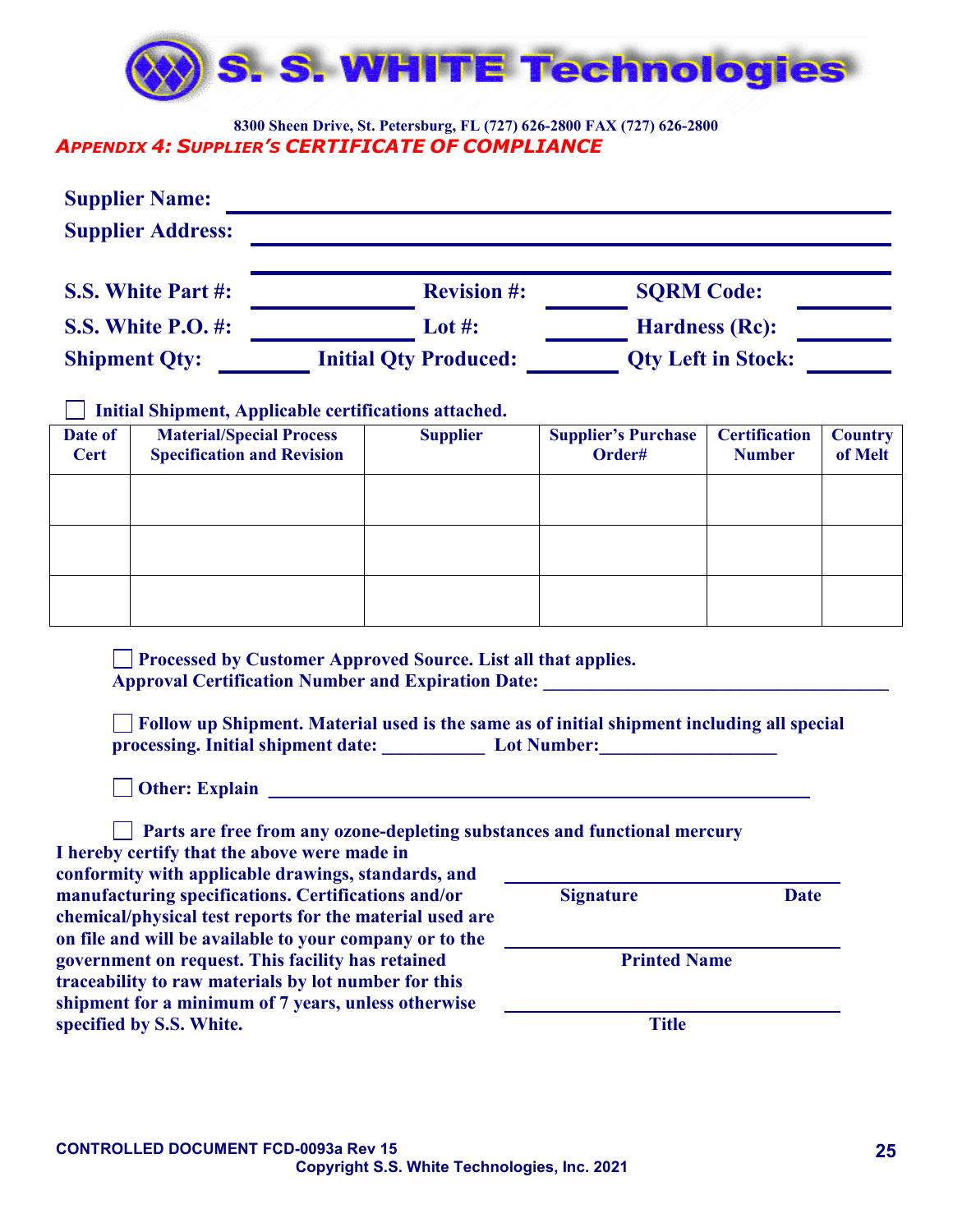#### <span id="page-25-0"></span>*APPENDIX 5: FAR AND DFAR REQUIREMENTS*

Where required by SQRM Code (as noted on the SS White Purchase Order), the following Federal Acquisition Regulations (FARs) and Defense Federal Acquisition Regulations (DFARs) shall be met by the supplier:

Full text versions of these clauses are available from the U.S. Government in searchable form on the Internet.

### **FARs- [https://www.acquisition.gov/far/current/html/52\\_301Matrix.html](https://www.acquisition.gov/far/current/html/52_301Matrix.html) DFARS- [http://www.acq.osd.mil/dpap/dars/dfars/index.htm.](http://www.acq.osd.mil/dpap/dars/dfars/index.htm)** *Table 1: Applicable Federal Acquisition Regulations*

| <b>DOCUMENT#</b> | <b>DESCRIPTION</b>                                                                                                         |  |  |
|------------------|----------------------------------------------------------------------------------------------------------------------------|--|--|
| 52.202-1         | DEFINITIONS (JUL 2004)                                                                                                     |  |  |
| 52.203-10        | PRICE OR FEE ADJUSTMENT FOR ILLEGAL OR IMPROPER ACTIVITY (JAN 1997)                                                        |  |  |
| 52.203-2         | CERTIFICATE OF INDEPENDENT PRICE DETERMINATION (APR 1985)                                                                  |  |  |
| 52.203-11        | CERTIFICATION AND DISCLOSURE REGARDING PAYMENTS TO INFLUENCE CERTAIN FEDERAL TRANSACTIONS (APR 1991)                       |  |  |
| 52.203-12        | LIMITATION ON PAYMENTS TO INFLUENCE CERTAIN FEDERAL TRANSACTIONS (JUN 2003)                                                |  |  |
| 52.203-3         | GRATUITIES (APR 1984)                                                                                                      |  |  |
| 52.203-5         | AGAINST CONTINGENT FEES (APR 1984)                                                                                         |  |  |
| 52.203-6         | RESTRICTION ON SUBCONTRACTOR SALES TO THE GOVERNMENT (JUL 1995)                                                            |  |  |
| 52.203-7         | ANTI-KICKBACK PROCEDURES (JUL 1997)                                                                                        |  |  |
| 52.203-8         | CANCELLATION, RESCISSION, AND RECOVERY OF FUNDS FOR ILLEGAL OR IMPROPER ACTIVITY (JAN 1997                                 |  |  |
| 52.204-2         | SECURITY REQUIREMENTS (AUG 1996)                                                                                           |  |  |
| 52.204-4         | PRINTED OR COPIED DOUBLE-SIDED ON RECYCLED PAPER (AUG 2000)                                                                |  |  |
| 52.204-5         | WOMEN-OWNED BUSINESS (OTHER THAN SMALL BUSINES) (MAY 1999)                                                                 |  |  |
| 52.204-6         | DATA UNIVERSAL NUMBERING SYSTEM (DUNS) NUMBER (JUN 1999)                                                                   |  |  |
| 52.209-5         | CERTIFICATION REGARDING DEBARMENT, SUSPENSION, PROPOSED DEBARMENT, AND OTHER RESPONSIBILITY MATTERS (DEC 2001)             |  |  |
|                  | PROTECTING THE GOVERNMENTS INTEREST WHEN SUBCONTRACTING WITH CONTRACTORS DEBARRED, SUSPENDED, OR PROPOSED FOR              |  |  |
| 52.209-6         | DEBARMENT (JAN 2005)                                                                                                       |  |  |
| 52.211-14        | NOTICE OF PRIORITY RATING FOR NATIONAL DEFENSE USE (SEP 1990)                                                              |  |  |
| 52.211-15        | DEFENSE PRIORITY AND ALLOCATION REQUIREMENTS (SEP 1990)                                                                    |  |  |
|                  | AVAILABILITY OF SPECIFICATIONS LISTED IN THE DOD INDEX OF SPECIFICATIONS AND STANDARDS (DODISS) AND DESCRIPTIONS LISTED IN |  |  |
| 52.211-2         | THE ACQUISITION MANAGEMENT SYSTEMS AND DATA REQUIREMENTS CONTROL LIST, DOD 5010.12-L (DEC 2003)                            |  |  |
| 52.211-5         | MATERIAL REQUIREMENTS (AUG 2000)                                                                                           |  |  |
| 52.211-6         | BRAND NAME OR EQUAL (AUG 1999)                                                                                             |  |  |
| 52.211-9000      | GOVERNMENT SURPLUS MATERIAL (APR 2002)                                                                                     |  |  |
| 52.211-9002      | PRIORITY RATING (MAR 2000)                                                                                                 |  |  |
| 52.211-9003      | CONDITIONS FOR EVALUATION OF OFFERS OF SURPLUS MATERIAL (DEC 2004)                                                         |  |  |
| 52.211-9004      | PRIORITY RATING FOR VARIOUS LONG-TERM CONTRACTS (MAR 2000)                                                                 |  |  |
|                  | CONDITIONS FOR EVALUATION AND ACCEPTANCE OF OFFERS FOR CRITICAL SAFETY ITEMS (APR 2002)                                    |  |  |
| 52.211-9005      | CHANGES IN CONTRACTOR STATUS, ITEM ACQUIRED, AND/OR MANUFACTURING PROCESS/FACILITY - CRITICAL SAFETY ITEMS (JUL 2002)      |  |  |
| 52.211-9006      |                                                                                                                            |  |  |
| 52.211-9007      | WITHHOLDING OF MATERIAL REVIEW BOARD (MRB) AUTHORITY - CRITICAL SAFETY ITEMS (JAN 2005)                                    |  |  |
| 52.211-9013      | SHIPPER'S DELCARATION OF DANGEROUS GOODS (AUG 2005)                                                                        |  |  |
| 52.214-28        | SUBCONTRACTOR COST OR PRICING DATA- MODIFICATIONS-SEALED BIDDING                                                           |  |  |
| 52.214-31        | FACSIMILE BIDS (FEB 2000)                                                                                                  |  |  |
| 52.215-19        | NOTIFICATION OF OWNERSHIP CHANGES (OCT 1997)                                                                               |  |  |
| 52.215-2         | AUDIT AND RECORDS-NEGOTIATIONS (JUN 1999)                                                                                  |  |  |
| 52.215-6         | PLACE OF PERFORMANCE (OCT 1997)                                                                                            |  |  |
| 52.215-8         | ORDER OF PRECEDENCE - UNIFORM CONTRACT FORMAT (OCT 1997)                                                                   |  |  |
| 52.215-9001      | EVALUATION FACTOR FOR PREAWARD SURVEY (MAR 1994)                                                                           |  |  |
| 52.215-9C04      | PRODUCTION FACILITY CHANGES (APR 1985)                                                                                     |  |  |
| 52.215-9C05      | COMMERCIAL SALES DATA (NOV 1981)                                                                                           |  |  |
| 52.217-9G23      | RESTRICTION OF ALTERNATE OFFERS FOR SOURCE CONTROLLED ITEMS (JAN 1996)                                                     |  |  |
| 52.219-1         | SMALL BUSINESS PROGRAM REPRESENTATIONS (APR2002) ALT I (APR 2002)                                                          |  |  |
|                  | SMALL BUSINESS SIZE REPRESENTATION FOR TARGETED INDUSTRY CATEGORIES UNDER THE SMALL BUSINESS COMPETITIVENESS               |  |  |
| 52.219-21        | DEMONSTRATION PROGRAM (JAN 1997)                                                                                           |  |  |
| 52.219-22        | SMALL DISADVANTAGED BUSINESS STATUS (OCT 1999)                                                                             |  |  |
| 52.219-24        | SMALL DISADVANTAGED BUSINESS PARTICIPATION PROGRAM-TARGETS (OCT 2000)                                                      |  |  |
| 52.219-25        | SMALL DISADVANTAGED BUSINESS PARTICIPATION PROGRAM-DISADVANTAGED STATUS/REPORTING (10/99)                                  |  |  |
| 52.219-4         | NOTICE OF PRICE EVALUATION PREFERENCE FOR HUBZONE SMALL BUSINESS CONCERNS (JUL 2005)                                       |  |  |
| 52.219-8         | UTILIZATION OF SMALL BUSINESS CONCERN (OCT 2000)                                                                           |  |  |
| 52.219-9         | SMALL BUSINESS SUBCONTRACTING PLAN (JUL 2005)                                                                              |  |  |
| 52.222-1         | NOTICE TO THE GOVERNMENT OF LABOR DISPUTES (FEB 1997)                                                                      |  |  |
| 52.222-19        | CHILD LABOR - COOPERATION WITH AUTHORITIES AND REMEDIES (SEP 2002)                                                         |  |  |
| 52.222-20        | WALSH-HEALEY PUBLIC CONTRACTS ACT (DEC 1996)                                                                               |  |  |
| 52.222-21        | PROHIBITION OF SEGREGATED FACILITIES (FEB 1999)                                                                            |  |  |
| 52.222-22        | PREVIOUS CONTRACTS AND COMPLIANCE REPORTS (FEB 1999)                                                                       |  |  |
| 52.222-25        | AFFIRMATIVE ACTION COMPLIANCE (APR 1984)                                                                                   |  |  |
| 52.222-26        | EOUAL OPPORTUNITY (APR 2002)                                                                                               |  |  |
| 52.222-26        | EQUAL OPPORTUNITY (APR 2002) ALT I (FEB 1999)                                                                              |  |  |
| 52.222-35        | AFFIRMATIVE ACTION FOR DISABLED VETERANS AND VETERANS OF THE VIETNAM ERA<br>(DEC 2001)                                     |  |  |
| 52.222-36        | AFFIRMATIVE ACTION FOR WORKERS WITH DISABILITIES (JUN 1998)                                                                |  |  |
| 52.222-37        | EMPLOYMENT REPORTS ON DISABLED VETERANS AND VETERANS OF THE VIETNAM ERA<br>(DEC 2001)                                      |  |  |
| 52.222-38        | COMPLIANCE WITH VETERANS' EMPOLYMENT REPORTING REQUIREMENTS (DEC 2001)                                                     |  |  |
| 52.222-39        | NOTIFICATION OF EMPLOYEE RIGHTS CONCERNING PAYMENT OF UNION DUES OR FEES (DEC 2004)                                        |  |  |
| 52.223-11        | OZONE-DEPLETING SUBSTANCES (MAY 2001)                                                                                      |  |  |
| 52.223-13        | CERTIFICATION OF TOXIC CHEMICAL RELEASES REPORTING (OCT 2000)                                                              |  |  |
| 52.223-14        | TOXIC CHEMICAL RELEASE REPORTING (JUN 2003)                                                                                |  |  |
| 52.223-3         | HAZARDOUS MATERIAL IDENTIFICATION AND MATERIAL SAFETY DATA (JAN 1997)                                                      |  |  |
| 52.223-5         | POLLUTION PREVENTION AND RIGHT-TO-KNOW INFORMATION.                                                                        |  |  |
|                  |                                                                                                                            |  |  |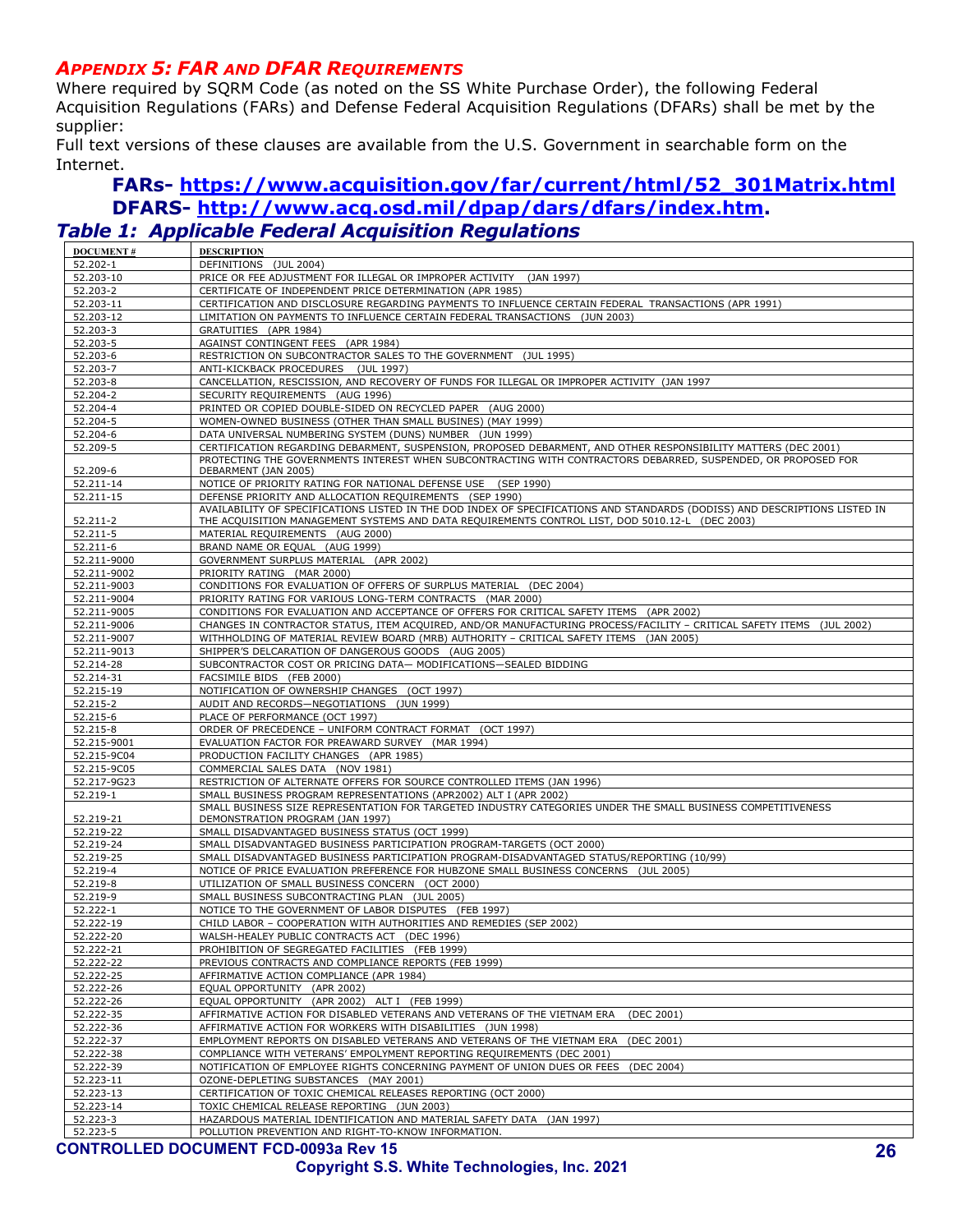| 52.223-6     | DRUG-FREE WORKPLACE (MAY 2001)                                                                                         |
|--------------|------------------------------------------------------------------------------------------------------------------------|
| 52.223-7     | NOTICE OF RADIOACTIVE MATERIALS (JAN 1977)                                                                             |
|              | CERTIFICATION OF PERCENTAGE OF RECOVERED MATERIAL CONTENT FOR EPA DESIGNATED ITEMS USED IN PERFORMANCE OF THE CONTRACT |
| 52.223-9     | (AUG 2000)                                                                                                             |
| 52.223-9000  | MATERIAL SAFETY DATA SHEETS AND HAZARD WARNING LABELS (MAR 1992)                                                       |
| 52.225-13    | RESTRICTIONS ON CERTAIN FOREIGN PURCHASES (MAR 2005)                                                                   |
| 52.225-3     | BUY AMERICAN ACT-FREE TRADE AGREEMENTS- ISRAELI TRADE ACT.                                                             |
| 52.225-8     | DUTY-FREE ENTRY (FEB 2000)                                                                                             |
| 52.227-1     | AUTHORIZATION AND CONSENT (JUL 1995)                                                                                   |
| 52.227-2     | NOTICE AND ASSISTANCE REGARDING PATENT AND COPYRIGHT INFRINGEMENT (AUG 1996)                                           |
| 52.227-3     | PATENT INDEMNITY.                                                                                                      |
| 52.227-6     | ROYALTY INFORMATION (APR 1984)                                                                                         |
| 52.227-9     | REFUND OF ROYALTIES (APR 1984)                                                                                         |
| 52.227-9C01  | RESTRICTIONS ON USE OF RIGHTS GUARD TECHNICAL DATA (OCT 1997)                                                          |
| 52.227-9C01A | CERTIFICATION FOR THE USE OF RIGHTS GUARD TECHNICAL DATA (OCT 1997)                                                    |
| 52.227-9C04  | DATA - ENGLISH LANGUAGE (JUL 1984)                                                                                     |
| 52.229-3     | FEDERAL, STATE, AND LOCAL TAXES (APR 2003)                                                                             |
| 52.229-6     | TAXES - FOREIGN FIXED-PRICE CONTRACTS (JUN 2003)                                                                       |
| 52.229-9000  | KENTUCKY SALES AND USE TAX EXEMPTION (DEC 1984)                                                                        |
| 52.233-1     | DISPUTES (JUL 2002)                                                                                                    |
| 52.233-2     | SERVICE OF PROTEST (AUG 1996)                                                                                          |
| 52.233-3     | PROTEST AFTER AWARD (AUG 1996)                                                                                         |
| 52.233-4     | APPLICABLE LAW FOR BREACH OF CONTRACT CLAIM (OCT 2004)                                                                 |
| 52.233-9000  | AGENCY PROTESTS (SEP 1999)                                                                                             |
| 52.233-9001  | DISPUTES: AGREEMENT TO USE ALTERNATIVE DISPUTE RESOLUTION (JUN 2001)                                                   |
| 52.239-9000  | Y2K COMPLIANCE NOTICE (JUN 2002)                                                                                       |
| 52.246-23    | LIMITATION OF LIABILITY (FEB 1997)                                                                                     |
| 52.246-9000  | CERTIFICATE OF OUALITY COMPLIANCE (DEC 1994)                                                                           |
| 52.246-9G36  | CONFIGURATION CONTROL (JUN 2003)                                                                                       |
| 52.247-9G17  | PRODUCTION FACILITIES (AUG 2000)                                                                                       |
| 52.248-9C01  | CONFIGURATION CONTROL - ENGINEERING CHANGES, DEVIATIONS AND WAIVERS<br>(OCT 2000)                                      |

# *Table 2: Applicable Defense Federal Acquisition Regulations*

| Document #   | <b>Description</b>                                                                                                                                               |  |  |
|--------------|------------------------------------------------------------------------------------------------------------------------------------------------------------------|--|--|
| 252.244-7000 | SUBCONTRACT FOR COMMERCIAL ITEMS AND COMMERCIAL COMPONENTS (MAR 2000)                                                                                            |  |  |
| 252.209-7001 | DISCLOSURE OF OWNERSHIP OR CONTROL BY THE GOVERNMENT OF A TERRORIST COUNTRY (SEP 2004)                                                                           |  |  |
| 252.209-7002 | DISCLOSURE OF OWNERSHIP OR CONTROL BY A FOREIGN GOVERNMENT (JUN 2005)                                                                                            |  |  |
| 252.209-7004 | SUBCONTRACTING WITH FIRMS THAT ARE OWNED OR CONTROLLED BY THE GOVERNMENT OF A TERRORIST COUNTRY<br>(MAR 1998)                                                    |  |  |
| 252.211-7005 | SUBSTITUTIONS FOR MILITARY OR FEDERAL SPECIFICATIONS AND STANDARDS (FEB 2003)                                                                                    |  |  |
| 252.217-7026 | IDENTIFICATION OF SOURCES OF SUPPLY (NOV 1995)                                                                                                                   |  |  |
| 252.219-7003 | SMALL, SMALL DISADVANTAGED AND WOMEN-OWNED SMALL BUSINESS SUBCONTRACTING PLAN AND SMALL DISADVANTAGED BUSINESS<br>SUBCONTRACTING PLAN (DOD CONTRACTS) (APR 1996) |  |  |
| 252.219-7004 | SMALL BUSINESS AND SMALL DISADVANTAGED BUSINESS SUBCONTRACTING PLAN (TEST PROGRAM) (JUN 1997)                                                                    |  |  |
| 252.223-7001 | HAZARD WARNING LABELS                                                                                                                                            |  |  |
| 252.223-7004 | DRUG-FREE WORK FORCE (SEP 1998)                                                                                                                                  |  |  |
| 252.223-7006 | PROHIBITION ON STORAGE AND DISPOSAL OF TOXIC AND HAZARDOUS MATERIALS<br>(APR 1993)                                                                               |  |  |
| 252.225-7000 | BUY AMERICAN ACT-BALANCE OF PAYMENTS PROGRAM CERTIFICATE (JUN 2005)                                                                                              |  |  |
| 252.225-7001 | BUY AMERICAN ACT AND BALANCE OF PAYMENTS PROGRAM (JUN 2005)                                                                                                      |  |  |
| 252.225-7002 | QUALIFYING COUNTRY SOURCES AS SUBCONTRACTORS (APR 2003)                                                                                                          |  |  |
| 252.225-7003 | REPORTS OF INTENDED PERFORMANCE OUTSIDE THE UNITED STATES AND CANADA - SUBMISSION WITH OFFER (JUN 2005)                                                          |  |  |
| 252.225-7004 | REPORT OF INTENDED PERFORMANCE OUTSIDE THE UNITED STATES AND CANADA-SUBMISSION AFTER AWARD (JUN 2005)                                                            |  |  |
| 252.225-7012 | PREFERENCE FOR CERTAIN DOMESTIC COMMODITIES (MAY 2004)                                                                                                           |  |  |
| 252.225-7014 | PREFERENCE FOR DOMESTIC SPECIALTY METALS (JUN 2005) ALT I (APR 2003)                                                                                             |  |  |
| 252.225-7016 | RESTRICTION ON ACQUISITION OF BALL AND ROLLER BEARINGS (JUN 2005)                                                                                                |  |  |
| 252.225-7016 | RESTRICTION ON ACQUISITION OF BALL AND ROLLER BEARINGS (APR 2003) ALT I (APR 2003)                                                                               |  |  |
| 252.225-7017 | PROHIBITION ON AWARD TO COMPANIES OWNED BY THE PEOPLES REPUBLIC OF CHINA (FEB 2000)                                                                              |  |  |
| 252.225-7026 | REPORTING OF CONTRACT PERFORMANCE OUTSIDE THE UNITED STATES (JUN 2000)                                                                                           |  |  |
| 252.225-7031 | SECONDARY ARAB BOYCOTT OF ISRAEL (JUN 2005)                                                                                                                      |  |  |
| 252.225-7041 | CORRESPONDENCE IN ENGLISH LANGUAGE (JUN 1997)                                                                                                                    |  |  |
| 252.226-7001 | UTILIZATION OF INDIAN ORGANIZATIONS AND INDIAN-OWNED ECONOMIC ENTERPRISES - DOD CONTRACTS (SEP 2004)                                                             |  |  |
| 252.246-7000 | MATERIAL INSPECTION AND RECEIVING REPORT (MAR 2003)                                                                                                              |  |  |
| 252.246-7001 | WARRANTY OF DATA (DEC 1991)                                                                                                                                      |  |  |
| 252.247-7022 | REPRESENTATION OF EXTENT OF TRANSPORTATION BY SEA<br>(AUG 1992)                                                                                                  |  |  |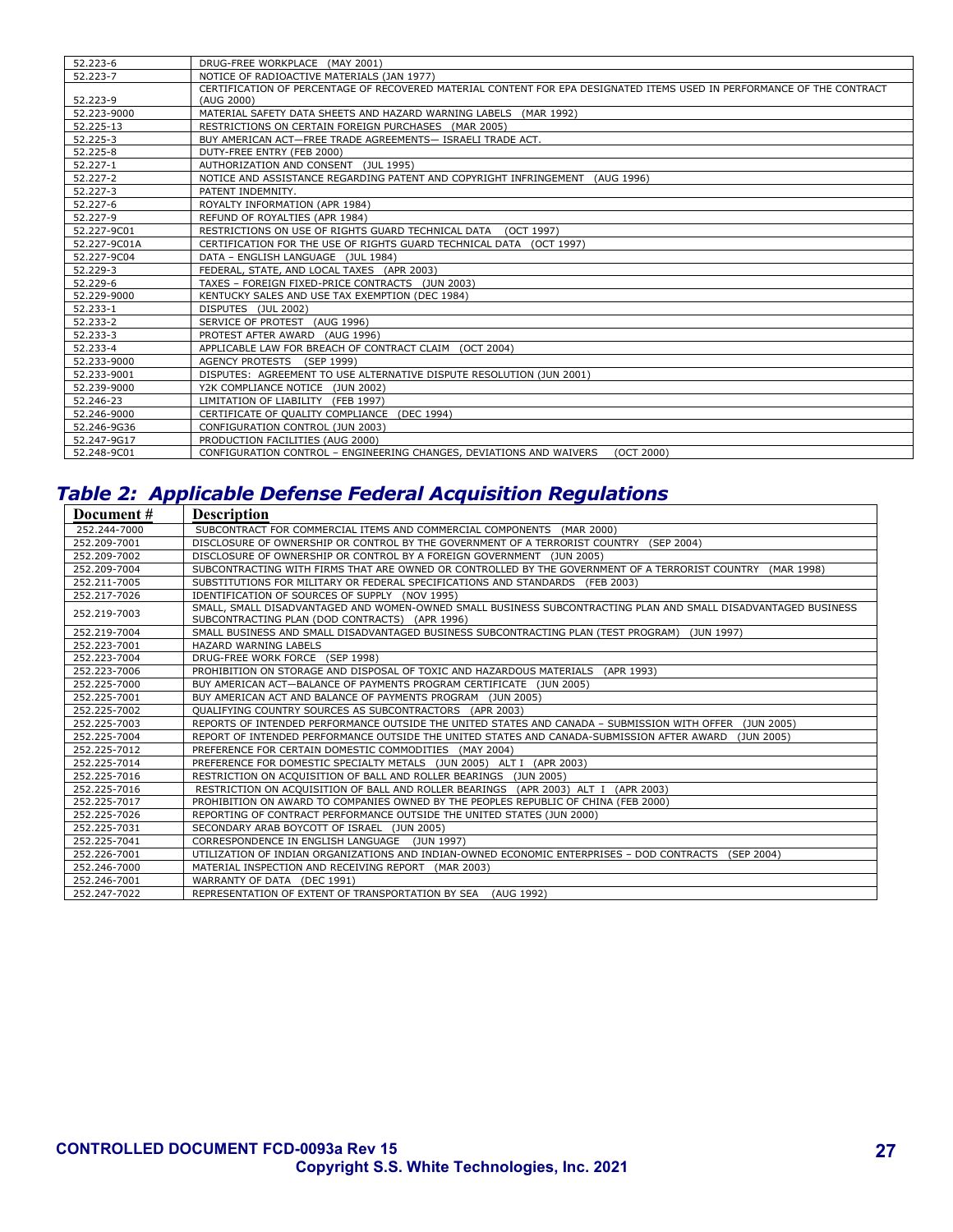# <span id="page-27-0"></span>*REVISION HISTORY*

| Rev.           | Date       | <b>Description</b>                                                                                                                                                                                                                                                                                                                                                                                                                                                                                                                                                                                                                                                                                                                                                                                                                                                                                                                                                                                                                                                                                                                                                                                                                                                                                                                                                                                                                                                                                                                                                                                                                                                                                                                                                                                                                                                                                                                                                                                                                                                                                                                                                                                                                                                                                                                                                                                                                                                                                                                                                                                                                                                                                                                                                                                                                                                                                                                                                                                                                                                                                                                               | <b>Completed By</b>                  |
|----------------|------------|--------------------------------------------------------------------------------------------------------------------------------------------------------------------------------------------------------------------------------------------------------------------------------------------------------------------------------------------------------------------------------------------------------------------------------------------------------------------------------------------------------------------------------------------------------------------------------------------------------------------------------------------------------------------------------------------------------------------------------------------------------------------------------------------------------------------------------------------------------------------------------------------------------------------------------------------------------------------------------------------------------------------------------------------------------------------------------------------------------------------------------------------------------------------------------------------------------------------------------------------------------------------------------------------------------------------------------------------------------------------------------------------------------------------------------------------------------------------------------------------------------------------------------------------------------------------------------------------------------------------------------------------------------------------------------------------------------------------------------------------------------------------------------------------------------------------------------------------------------------------------------------------------------------------------------------------------------------------------------------------------------------------------------------------------------------------------------------------------------------------------------------------------------------------------------------------------------------------------------------------------------------------------------------------------------------------------------------------------------------------------------------------------------------------------------------------------------------------------------------------------------------------------------------------------------------------------------------------------------------------------------------------------------------------------------------------------------------------------------------------------------------------------------------------------------------------------------------------------------------------------------------------------------------------------------------------------------------------------------------------------------------------------------------------------------------------------------------------------------------------------------------------------|--------------------------------------|
| 1              | 03/15/04   | Initial Issue                                                                                                                                                                                                                                                                                                                                                                                                                                                                                                                                                                                                                                                                                                                                                                                                                                                                                                                                                                                                                                                                                                                                                                                                                                                                                                                                                                                                                                                                                                                                                                                                                                                                                                                                                                                                                                                                                                                                                                                                                                                                                                                                                                                                                                                                                                                                                                                                                                                                                                                                                                                                                                                                                                                                                                                                                                                                                                                                                                                                                                                                                                                                    | Carolyn Ketcham                      |
| $\overline{2}$ | 9/3/04     | Part Classification and Supplier's CofC                                                                                                                                                                                                                                                                                                                                                                                                                                                                                                                                                                                                                                                                                                                                                                                                                                                                                                                                                                                                                                                                                                                                                                                                                                                                                                                                                                                                                                                                                                                                                                                                                                                                                                                                                                                                                                                                                                                                                                                                                                                                                                                                                                                                                                                                                                                                                                                                                                                                                                                                                                                                                                                                                                                                                                                                                                                                                                                                                                                                                                                                                                          | Charmaine delos Reyes                |
| 3              | 1/14/05    | Added Table of Contents; 7.0, 18.0                                                                                                                                                                                                                                                                                                                                                                                                                                                                                                                                                                                                                                                                                                                                                                                                                                                                                                                                                                                                                                                                                                                                                                                                                                                                                                                                                                                                                                                                                                                                                                                                                                                                                                                                                                                                                                                                                                                                                                                                                                                                                                                                                                                                                                                                                                                                                                                                                                                                                                                                                                                                                                                                                                                                                                                                                                                                                                                                                                                                                                                                                                               | Charmaine delos Reyes                |
| $\overline{4}$ | 2/10/05    | 7.0 Added A-20                                                                                                                                                                                                                                                                                                                                                                                                                                                                                                                                                                                                                                                                                                                                                                                                                                                                                                                                                                                                                                                                                                                                                                                                                                                                                                                                                                                                                                                                                                                                                                                                                                                                                                                                                                                                                                                                                                                                                                                                                                                                                                                                                                                                                                                                                                                                                                                                                                                                                                                                                                                                                                                                                                                                                                                                                                                                                                                                                                                                                                                                                                                                   | Charmaine delos Reyes                |
| 5              | 2/28/05    | All Sections : 1. Replaced term "vendor" with "supplier"; 2. Added Copyright<br>Section 2.0 - Changed "Supplier Quality Reports" to "Supplier Quality Alerts"<br>Section 7.0: 1. Added SQRM Code A-21 for General Dynamics Armament & Technical Products; 2.<br>Revised SQRM Code C; 3. Created SQRM Codes M and M-1; 4. Added '-D' Suffix for Parts which<br>must meet FARs and DFARS Requirements; 5. Deleted SQRM Code J - The requirements of this<br>SQRM Code have been incorporated into SQRM Codes A, B, C, M, and Z.; 6. Revised SQRM Code A<br>and SQRM Code Z material certification requirements.<br>Section 16.0 - Revised Supplier Scorecard System<br>Section 18.0 : 1. Added Material Certification Requirements; 2. Added Country of Melt<br>Requirements<br>Appendix 1 - Added definition of FAI and FAIR<br>Appendix 5 - Added<br>Appendix 6 - Added                                                                                                                                                                                                                                                                                                                                                                                                                                                                                                                                                                                                                                                                                                                                                                                                                                                                                                                                                                                                                                                                                                                                                                                                                                                                                                                                                                                                                                                                                                                                                                                                                                                                                                                                                                                                                                                                                                                                                                                                                                                                                                                                                                                                                                                                          | Jonathan Severino                    |
| 6              | 06/30/06   | Section 7.0: Revised all SQRM Codes from A-1A through A-21 to the following format:<br>Quality System Requirements: <requirement><br/>Special Processes: <requirement><br/>Corrected numerous inaccurate hyperlinks.<br/>Added SQRM Code C-1<br/>Appendix 4: Added separate check off for signifying that parts are free from ozone depleting<br/>substances and functional mercury<br/>Appendix 6: Hid Unnecessary S.S. White Personnel References<br/>1.2, 2.0 Corrected all www.sswt.com references to www.sswhite.net.<br/>2.0 Revised our Policy Statement to match current<br/>6.4 Revised delivery hours from 8-2 to 8-3.<br/>Fixed multiple page break errors</requirement></requirement>                                                                                                                                                                                                                                                                                                                                                                                                                                                                                                                                                                                                                                                                                                                                                                                                                                                                                                                                                                                                                                                                                                                                                                                                                                                                                                                                                                                                                                                                                                                                                                                                                                                                                                                                                                                                                                                                                                                                                                                                                                                                                                                                                                                                                                                                                                                                                                                                                                                | Jonathan Severino<br>Carolyn Ketcham |
| $\overline{7}$ | 7/13/2007  | Section 12.0-added "or regulatory agencies" to right of entry.                                                                                                                                                                                                                                                                                                                                                                                                                                                                                                                                                                                                                                                                                                                                                                                                                                                                                                                                                                                                                                                                                                                                                                                                                                                                                                                                                                                                                                                                                                                                                                                                                                                                                                                                                                                                                                                                                                                                                                                                                                                                                                                                                                                                                                                                                                                                                                                                                                                                                                                                                                                                                                                                                                                                                                                                                                                                                                                                                                                                                                                                                   | Carolyn Ketcham                      |
| 8              | 12/10/2010 | Added SQRM code A-22; Put Appendix 6 on one page<br>Added SQRM "R"                                                                                                                                                                                                                                                                                                                                                                                                                                                                                                                                                                                                                                                                                                                                                                                                                                                                                                                                                                                                                                                                                                                                                                                                                                                                                                                                                                                                                                                                                                                                                                                                                                                                                                                                                                                                                                                                                                                                                                                                                                                                                                                                                                                                                                                                                                                                                                                                                                                                                                                                                                                                                                                                                                                                                                                                                                                                                                                                                                                                                                                                               | Carolyn Ketcham                      |
| 9              | 10/28/2011 | Section 3: Purchase Order Requirements: Added the first line to PO Terms and Conditions section<br>14 "When any material applicable to an SSW purchase order is found or suspected of being defective.<br>the Supplier is responsible for notifying SSW Quality Department in writing within 5 working days of<br>identifying the nonconformance." to meet the requirement of AS9100 C.                                                                                                                                                                                                                                                                                                                                                                                                                                                                                                                                                                                                                                                                                                                                                                                                                                                                                                                                                                                                                                                                                                                                                                                                                                                                                                                                                                                                                                                                                                                                                                                                                                                                                                                                                                                                                                                                                                                                                                                                                                                                                                                                                                                                                                                                                                                                                                                                                                                                                                                                                                                                                                                                                                                                                          | Carolyn Ketcham                      |
| 10             | 2/22/2012  | Updated all SQRM code locations and links to customer websites<br>SORM Code A removed redundant Age-Sensitive requirement. Removed redundant Material<br>Certification requirement<br>SQRM Code A-1A updated SPOC rqmts: SPOC *129, **260, ***276, ****419<br>SQRM Code A-1B updated SPOC rqmts: SPOC *129, **260, ***276, ****419<br>SQRM Code A-2 updated SPOC requirements: SPOC 001, 110, 172, 239, 259, 260<br>SQRM Code A-3 updated 2 links to: http://www.boeingsuppliers.com/supQual.htm<br>SQRM Code A-4 Update Link and verbiage to:<br>http://www.bellhelicopter.textron.com/en_US/Suppliers/Suppliers.html and "Terms and Conditions"<br>Clauses (English & Francais)" > "Bell Helicopter Canada Clauses (English et Francais)" and then<br>selecting the appropriate clause.<br>SQRM Code A-4 Updated Quality Clauses: 010, 028, 039, 089, 319<br>SQRM Code A-5 Updated APSL location: selecting "Aerospace" > "Suppliers" > "Current Suppliers"<br>> and viewing the Approved Supplier Listing<br>SQRM Code A-6 Removed the following:" At this time AS9100 is not required for S.S. White Sub-tier<br>suppliers." Cessna has required this since 11-14-2008<br>SQRM Code A-8 Updated SQAR Location: selecting "Aerospace Systems" > "Quality Documents" ><br>"SQAR".<br>SQRM Code A-8 Updated APSL Location: selecting "Aerospace Systems" > "Approved Special<br>Processor Listing (APSL)".<br>SQRM Code A-9 Updated P9112 Location: http://www.parker.com Selecting "Suppliers" > "Parker<br>Aerospace Suppliers" > "QA Purchase Order Clauses" > "Quality Document P9112D<br>SQRM Code A-9 Updated Q Codes: Q010, Q050, Q155, Q240, Q320, Q340, , Q380, Q560, Q610,<br>Q620, BDS0003, BMF5103, BMF5142, BMF5182, BPS4000<br>SQRM Code A-9 Updated APSL Location: http://www.parker.com Selecting "Suppliers" >"Parker<br>Aerospace Suppliers" > "QA Purchase Order Clauses" > selecting "Approved Process Suppliers",<br>review and accept the statement of limitations and selecting "Continue" on the bottom of the page.<br>SQRM Code A-10 Deleted<br>SQRM Code A-11 Updated All locations and Links<br>SQRM Code A-12 Deleted. Smith Aerospace was acquired by GE Aviation. See A-7.<br>SQRM Code A-13 Updated Q- Codes: "Quality Clauses Q2A and Q4R"<br>SQRM Code A-14 Updated Link: http://www.goodrich.com/Goodrich/Businesses/Actuation-Systems<br>SQRM Code A-15 Updated Link: http://www.raytheon.com/connections/supplier/index.html<br>SQRM Code A-16 Updated Links and verbiage: http://www.gdls.com/guality/supplier-quality-<br>assurance<br>SQRM Code A-18 Deleted<br>SQRM Code B removed redundant Age-Sensitive requirement, changed "annually" to "on the<br>schedule prescribed by the AIAG Manual".<br>SQRM Code C removed redundant Age-Sensitive requirement, removed the requirement for special<br>process and material certs. Removed FAIR requirement.<br>SQRM Code C-1 Deleted<br>SQRM Code J Deleted<br>SQRM Code M Added FAIR, removed redundant Age-Sensitive requirement<br>SQRM Code Z removed redundant Age-Sensitive requirement. Removed redundant Material<br>Certification requirement. | Scott Daingerfield                   |